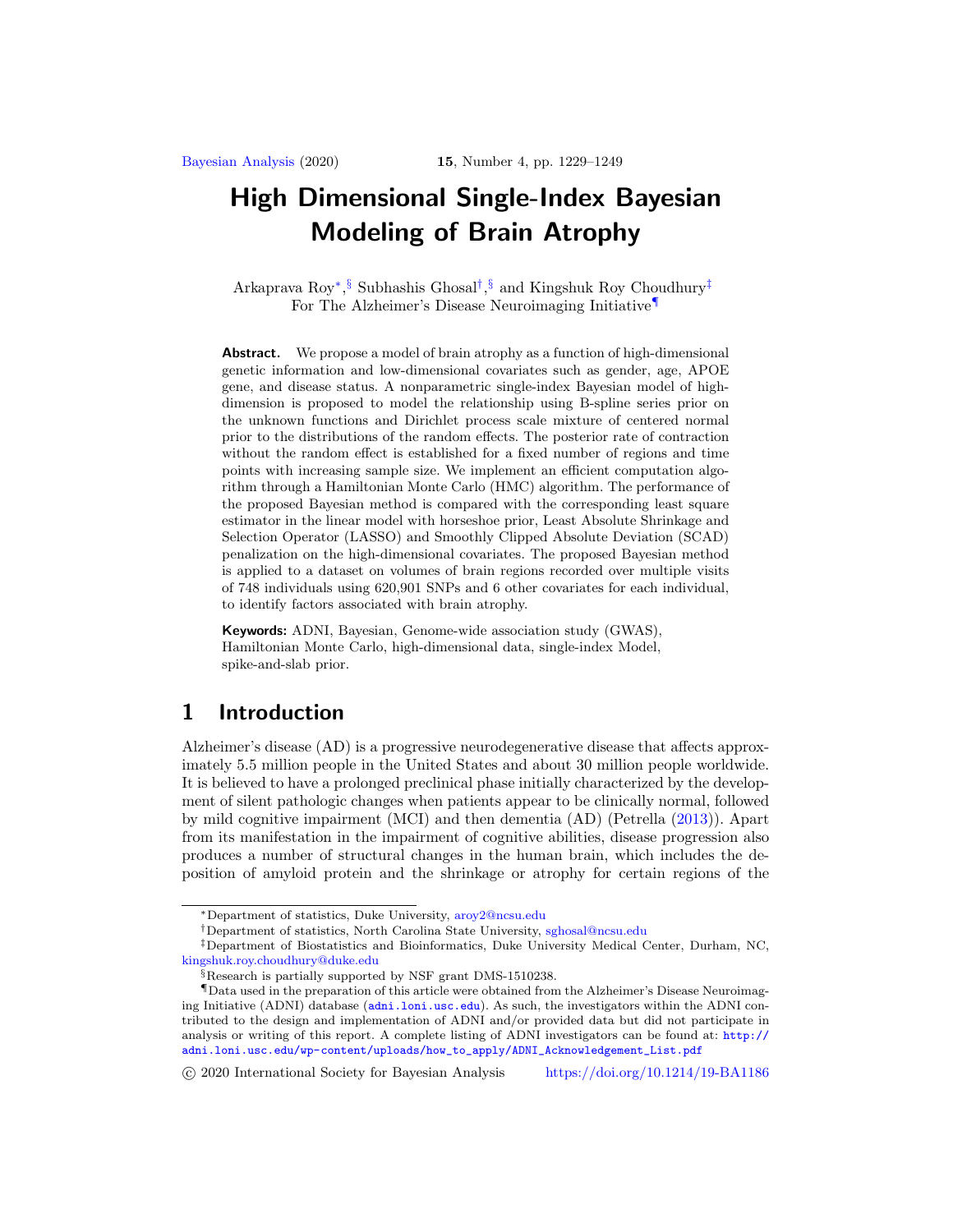<span id="page-1-1"></span>brain over time (Thompson et al. [\(2003\)](#page-19-1)). Previous studies have shown that the rate of brain atrophy is significantly modulated by a number of factors, such as gender, age, baseline cognitive status and most markedly, allelic variants in the Apolipoprotein E (APOE) gene (Hostage et al. [\(2014](#page-17-0))). In this paper, we examine if any other genes are also implicated in modulating the rate of brain atrophy along with examining effects of the low-dimensional covariate on the rate of atrophy using the data, collected by Alzheimer's Disease Neuroimaging Initiative (ADNI).

We model regional brain volume, which has been measured from magnetic resonance (MR) images using a segmentation procedure and recorded in the ADNI database. We collect this data directly from ADNI. We have volumetric measurements over six visits for thirteen disjoint brain regions and a total brain measure which is a summary measure of total brain parenchyma, including the Cerebral-Cortex, Cerebellum-Cortex, Thalamus-Proper, CaudatePutamen, Pallidum, Hippocampus, Amygdala, Accumbensarea, VentralDC, Cerebral-White-Matter, Cerebellum-White-Matter, and WM-hypointensities. These visits were roughly around six months apart. Thus the subjects were scanned roughly over three years. The rate of atrophy differs across different individuals and is assumed to be dependent on subject-specific covariates like genetic variations, gender, age, etc. In this paper, we propose a model to study the effects of these different covariates along with Alzheimer's disease state on atrophy in different brain regions. This analysis represents a technical challenge because the genomic data is high-dimensional and needs to be incorporated in a model for longitudinal progression of brain volumes measured in multiple parts of the brain in a non-parametric setup. A schematic of the regions, we studied here, are depicted in the Figure [1.](#page-1-0) This image is reproduced with permission from Ahveninen et al. [\(2012\)](#page-16-0). The pre-processed brain volume data, used in this paper is obtained from the ADNI database. Hostage et al. [\(2014\)](#page-17-0) had also used a similar set of regions of interest.



<span id="page-1-0"></span>Figure 1: Anatomic parcellation of cortical surface from different angles showing brain regions used for analysis. (courtesy: Ahveninen et al. [\(2012\)](#page-16-0).)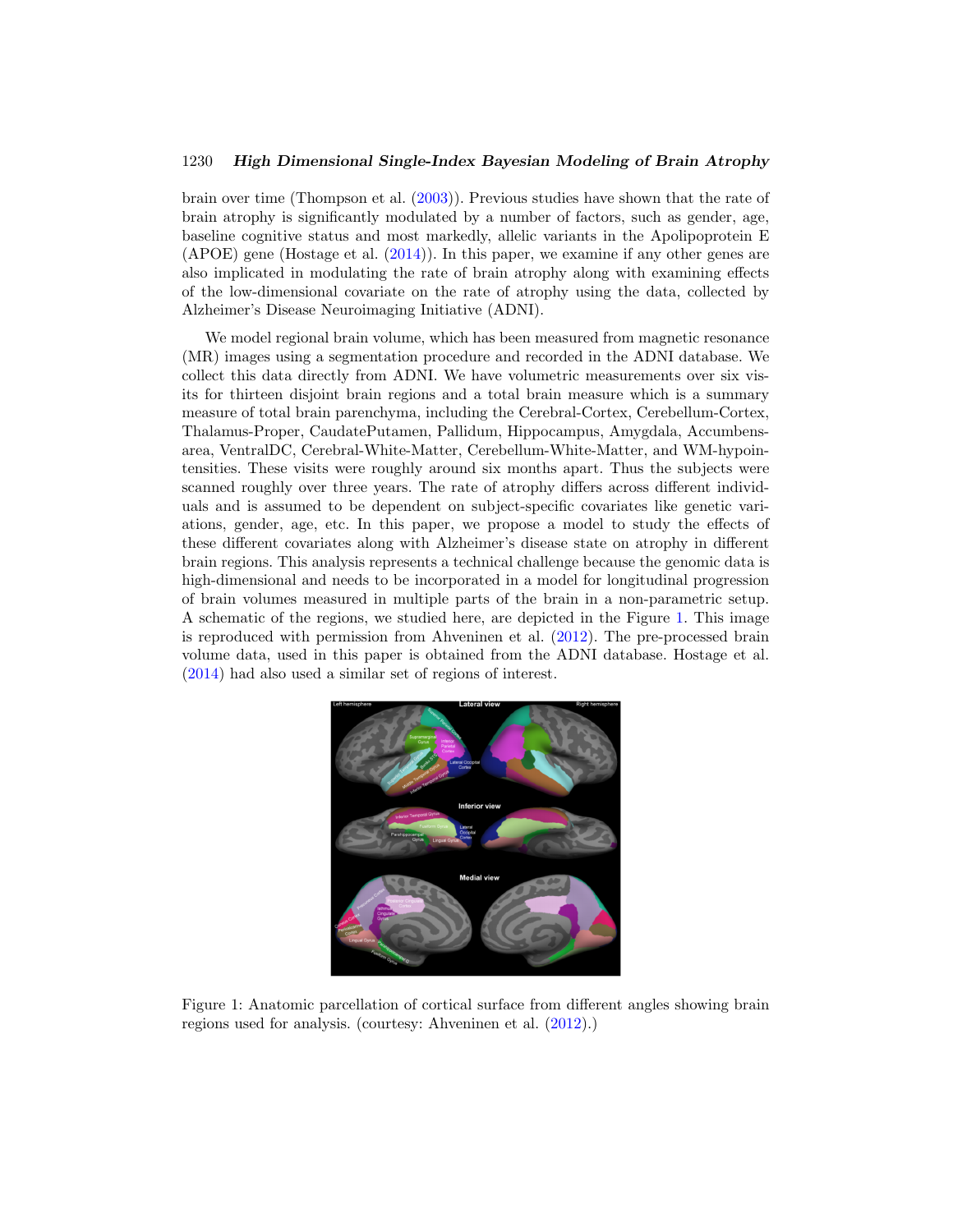<span id="page-2-0"></span>We consider two separate sets of unknown functions of covariates  $X$  and  $Z$  to model the volumetric measurements of the first visit and rates of changes for different regions. These functions have two inputs. The first  $X$  consists of high-dimensional single-nucleotide polymorphism (SNP) of each individual, and the other Z consists of low-dimensional covariates like gender, age, disease state, APOE gene status of each individual. The effect of these covariates on brain volume is modelled using a semiparametric function of the form  $\{a_{0,j}(X'\beta, Z'\eta) : j = 1, \ldots, 14\}$  for the volumetric measurements of the first visit and  $\{a_{1,j}(X'\beta, Z'\eta) : j = 1, \ldots, 14\}$  for the rate of change in the jth region and the coefficients  $\beta$  and  $\eta$  are unit vectors of appropriate dimensions. A finite random series prior is put on the functions based on tensor products of B-splines with appropriate prior distribution on the coefficients. To address the issues associated with the high-dimensionality of X, the coefficient  $\beta$  is assumed to be sparse. We reparametrize  $\beta$  in polar coordinates to incorporate sparsity in its prior. Figure 1 of the Supplementary Materials (Roy et al., [2019](#page-19-2)) shows that the logarithm of the total brain measure changes non-linearly with time. This is the case for other brain regions as well. In addition to that, Alzheimer's Disease Assessment Scale-cognitive subscale (ADAS-Cog) and Clinical Dementia Rating scale Sum of Boxes (CDR-SB) has been found to change quadratically with time (Lin et al., [2015](#page-18-0)). Thus, we incorporate the effect of time in the modeling by an increasing function which is estimated nonparametrically. Here also, we use a finite random series of B-splines with an appropriate prior on the coefficients to model this unknown function of time.

Apart from proposing a sophisticated model for studying brain atrophy, the proposed method develops a new estimation scheme for a general high-dimensional single-index model (high-dimensional SIM). Estimation for high-dimensional single-index model was previously addressed in Zhu and Zhu [\(2009\)](#page-19-3), Yu and Ruppert [\(2002](#page-19-4)), Wang et al. [\(2012\)](#page-19-5), Peng and Huang [\(2011\)](#page-18-1), Radchenko [\(2015](#page-19-6)) and Luo and Ghosal [\(2016](#page-18-2)). All of them used the  $\ell_1$ -penalty and used optimization techniques to compute the estimates. In a Bayesian framework, Antoniadis et al. [\(2004\)](#page-16-1) used the Fisher–von Mises prior to the directional vector. This cannot be easily modified for a high-dimensional covariate as then we shall need a prior which favors many zeros in the unit vector. Another paper addressing sparse Bayesian single-index model estimation is Alquier and Biau [\(2013\)](#page-16-2). Even though their method is theoretically attractive, it is difficult to implement for highdimensional covariate due to its high computational complexity. Wang [\(2009](#page-19-7)) developed a Bayesian method for the sparse single-index model using the reversible jump Markov chain Monte Carlo (MCMC) technique which is computationally expensive, especially in the high-dimensional setting. We introduce a new way of incorporating sparsity on a unit vector by a spike-and-slab prior via the polar form. The computation scheme is based on an efficient gradient-based Hamiltonian Monte Carlo (HMC) algorithm.

The rest of the paper is organized as follows. Section [2](#page-3-0) discusses dataset and modeling in more detail. In Section [3,](#page-5-0) we describe the prior on different parameters of the model. Section [4](#page-7-0) describes posterior computation in this setup. We study the posterior rate of contraction in the model in Section [5](#page-8-0) under the asymptotic regime that the number of individuals goes to infinity but the number of time points where measurements are taken and the number of regions is fixed. We present a simulation study comparing the proposed Bayesian procedure with its linear counterpart in Section [6.](#page-9-0) The concentration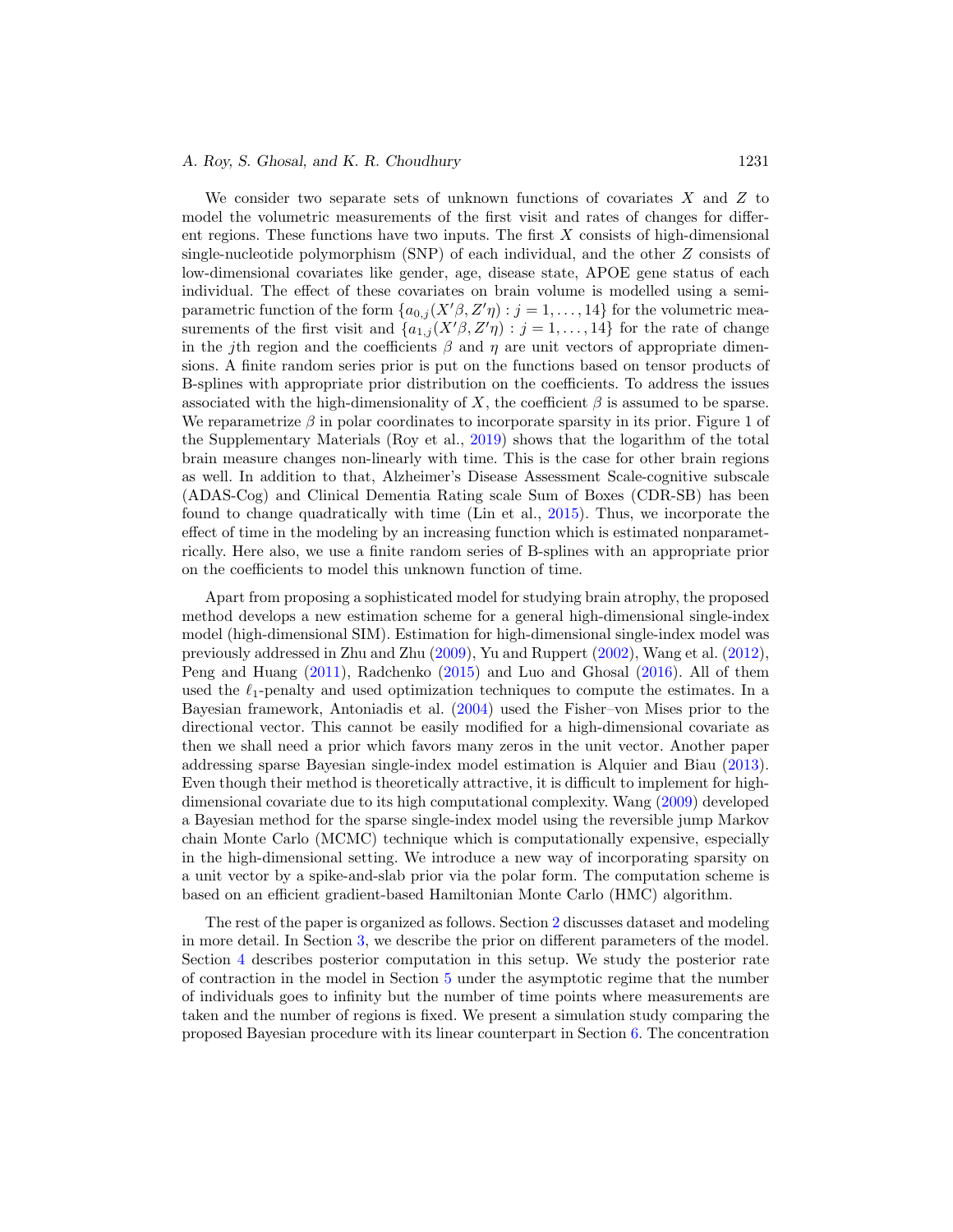of the posterior justifies the use of the proposed Bayesian procedure from a frequentist perspective. In Section [7,](#page-11-0) we present conclusions from the ADNI data on brain atrophy described above using our proposed method. Section [8,](#page-14-0) concludes the paper with some further remarks.

# <span id="page-3-0"></span>**2 Data description and modeling**

Data used in the preparation of this article were obtained from the Alzheimer's Disease Neuroimaging Initiative (ADNI) database (<adni.loni.usc.edu>). ADNI was launched in 2003 as a public-private partnership, led by Principal Investigator Michael W. Weiner, MD. The primary goal of ADNI has been to test whether serial magnetic resonance imaging (MRI), positron emission tomography (PET), other biological markers, and clinical and neuropsychological assessment can be combined to predict the progression of mild cognitive impairment (MCI) and early Alzheimer's disease (AD). In the ADNI dataset, the grey matter part of the brain is divided into thirteen disjoint regions. The volume of these regions and the summary measure of the whole brain are recorded over time for  $n = 748$  individuals. The visits are scheduled after every 6 months over a span of 36 months. Not all of the participants turned up at each of those scheduled visits. There was no record of visiting after  $30<sup>th</sup>$  month for any of the participants. The volume data of  $J = 14$  regions which include thirteen brain regions and the summary measure of the whole brain over  $T_i$  set of time points which are original visit times in months divided by 36 to keep it bounded in [0, 1] for the *i*th individual, for  $i = 1, \ldots, 748$ is collected where  $1 \leq |T_i| \leq 6$ . The notation  $|T_i|$  denotes cardinality of the set  $T_i$ . For some of the participants, the disease status changed during the span of this study. However, they were very small in number. We do not include them in this study.

In ADNI, the subjects were genotyped using the Human 610-Quad BeadChip (Illumina, Inc., San Diego, CA), yielding a set of 620,901 SNP and copy number variation (CNV) markers. The APOE gene has been the most significant gene in GWAS of Alzheimer's disease. The corresponding SNPs, rs429358 and rs7412, are not on the Human 610-Quad Bead-Chip. At the time of participant enrollment, APOE genotyping was performed and included in the ADNI database. The two SNPs (rs429358, rs7412) define the epsilon 2, 3, and 4 alleles and therefore were not genotyped using DNA extracted by Cogenics from a 3 mL aliquot of Ethylenediaminetetraacetic acid (EDTA) blood. These alleles are considered separately in the study.

Thus apart from the volumetric measurements, we also have high-dimensional SNP data and data on some other covariates for each individual. The other covariates are gender, disease state, age and allele 2 and 4 of the APOE gene. Except for the covariate age, all other low-dimensional covariates are categorical. To represent the categories, we use binary dummy variables. Since the disease status has three states—NC (no cognitive impairment), MCI (mild cognitive impairment) and AD (Alzheimer's disease), we consider two dummy variables  $Z^{\text{AD}}$  and  $Z^{\text{MCI}}$  respectively are the dummy indicator variables for MCI and AD, setting NC as the reference group. Similarly, the dummy variable  $Z^M$  indicating male gender is introduced setting females as the reference group. Also, we introduce  $Z^{APOE,2}$ ,  $Z^{APOE,4}$  standing for Alleles 2 and 4 for the two alleles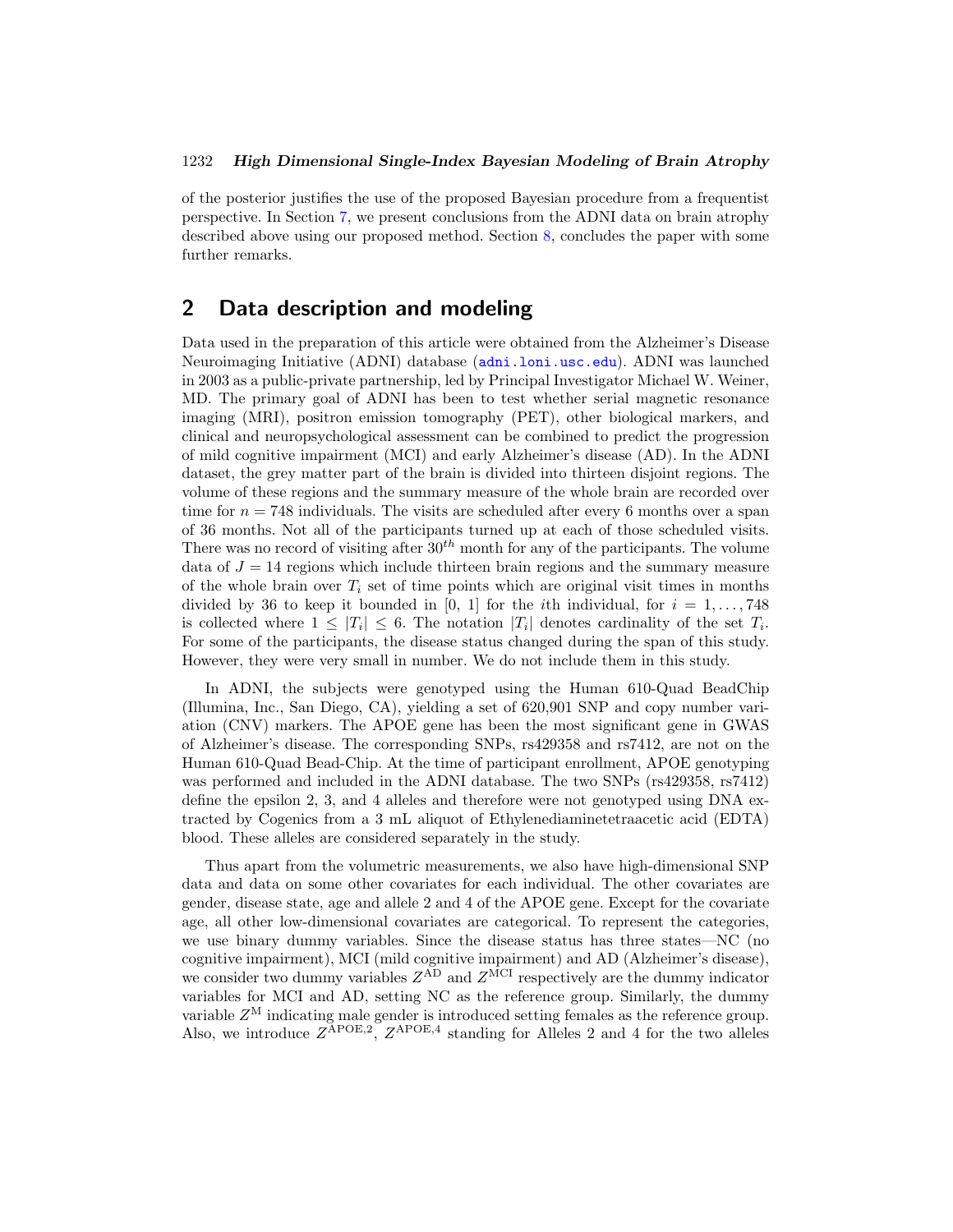APOEallele2 and APOEallele4 together setting Allele 3 as a reference group for each of the two cases. We consider the age corresponding to the initial visit as a covariate as well. Let  $Z = (Z^{MCI}, Z^{AD}, Z^M, \text{Age}, Z^{APOE,2}, Z^{APOE,4})$  stand for the whole vector of covariates. The continuous variable is Age.

With time, different brain regions change differently. We study the effects of different attributes to these changes. For every individual, the volume of a brain region on a particular visit should primarily depend on the volume of that region at the baseline visit and the rate of change of volume for that region with time. These rates of changes are region-specific as well as individuals-specific. Hence, it is logical to consider the baseline volume and the rate of change as functions on the subject and brain region. For simplicity, we do not assume any form of spatial dependence between measurements across brain regions. Thus we need two sets  $\{a_{0,i}(\cdot,\cdot), a_{1,i}(\cdot,\cdot): j = 1,\ldots, 14\}$  of functions for modeling volume at the initial visit and the rate of change for the jth region. These functions are unknown and are modeled nonparametrically. For nonparametric regression problems, single-index models provide a lot of flexibility in the estimation and interpretation of the results. Hence we adopt the bivariate single-index model with two inputs for high-dimensional and low-dimensional covariates separately for easy interpretation and computational efficiency. The effect of time is captured through an unknown increasing function  $F_0(\cdot)$ , which is bounded in [0, 1]. This is also modeled nonparametrically. The region-specific rate of change function  $a_{1,j}(X_i'\beta, Z_i'\eta)$ , which is multiplied with  $F_0$ , is dependent on subjects and regions. To make this function identifiable, we consider  $F_0$ , independent of subjects or regions.

Let  $Y_{ij}(t)$  be the volume in the logarithmic scale of the jth brain region for the *i*th individual at the tth time point,  $X_i$  is high-dimensional SNP expression of length p for the *i*th individual,  $t \in T_i$ ,  $i = 1, \ldots, m$  and  $j = 1, \ldots, 14$  and  $Z_i$  is low-dimensional covariate of length  $k$  for the *i*th individual. Then the data generating process can be represented through the following specification

<span id="page-4-0"></span>
$$
Y_{ij}(t) = F_{ij}(t) + \varepsilon_{ij}(t), \varepsilon_{ij}(t) \sim^{\text{iid}} \mathcal{N}(0, \sigma^2),
$$
  
\n
$$
F_{ij}(t) = a_{0,j}(X_i'\beta, Z_i'\eta) - a_{1,j}(X_i'\beta, Z_i'\eta)F_0(t),
$$
\n(2.1)

where  $a_{0,j}(\cdot,\cdot), a_{1,j}(\cdot,\cdot), F_0(\cdot)$  are all unknown continuous functions and N stands for a normal distribution and ∼<sup>iid</sup> signifies that error  $\varepsilon_{ij}(t)$ s are independent across *i*, j and t and follows the distribution  $N(0, \sigma^2)$ . The function  $F_0(\cdot)$  is monotone increasing functions from [0,1] to [0,1] and  $F_0(0) = 0$ ,  $F_0(1) = 1$ . The other two functions  $a_{0,j}(\cdot,\cdot), a_{1,j}(\cdot,\cdot)$  maps from  $[-1,1]^2$  to  $(-\infty,\infty)$ . For identifiability of the functions along with the parameters  $\beta$  and  $\eta$ , we assume that  $\|\beta\| = 1$ ,  $\|\eta\| = 1$ ; here  $\|\cdot\|$  denotes  $L_2$ -norm of a vector. We also normalize the covariates for each individual i.e.  $X_i$ and  $Z_i$  for each i such that  $||X_i||$  and  $||Z_i||$  are one. This is to ensure that  $X_i'\beta$  and  $Z_i'\eta$  are bounded between [-1, 1] for each *i*. For nonparametric function estimation, bounded domain is important for uniform approximation using the basis expansion. The biggest challenge for estimation in this model is the high-dimensionality of  $\beta$ . To identify important SNPs from  $X$ , we need to perform variable selection. To do that, we propose a sparse estimation scheme for β. First we reparametrize the two unit vector  $\beta = (\beta_1, \ldots, \beta_p)$  and  $\eta = (\eta_1, \ldots, \eta_k)$  to their respective polar forms which allow us to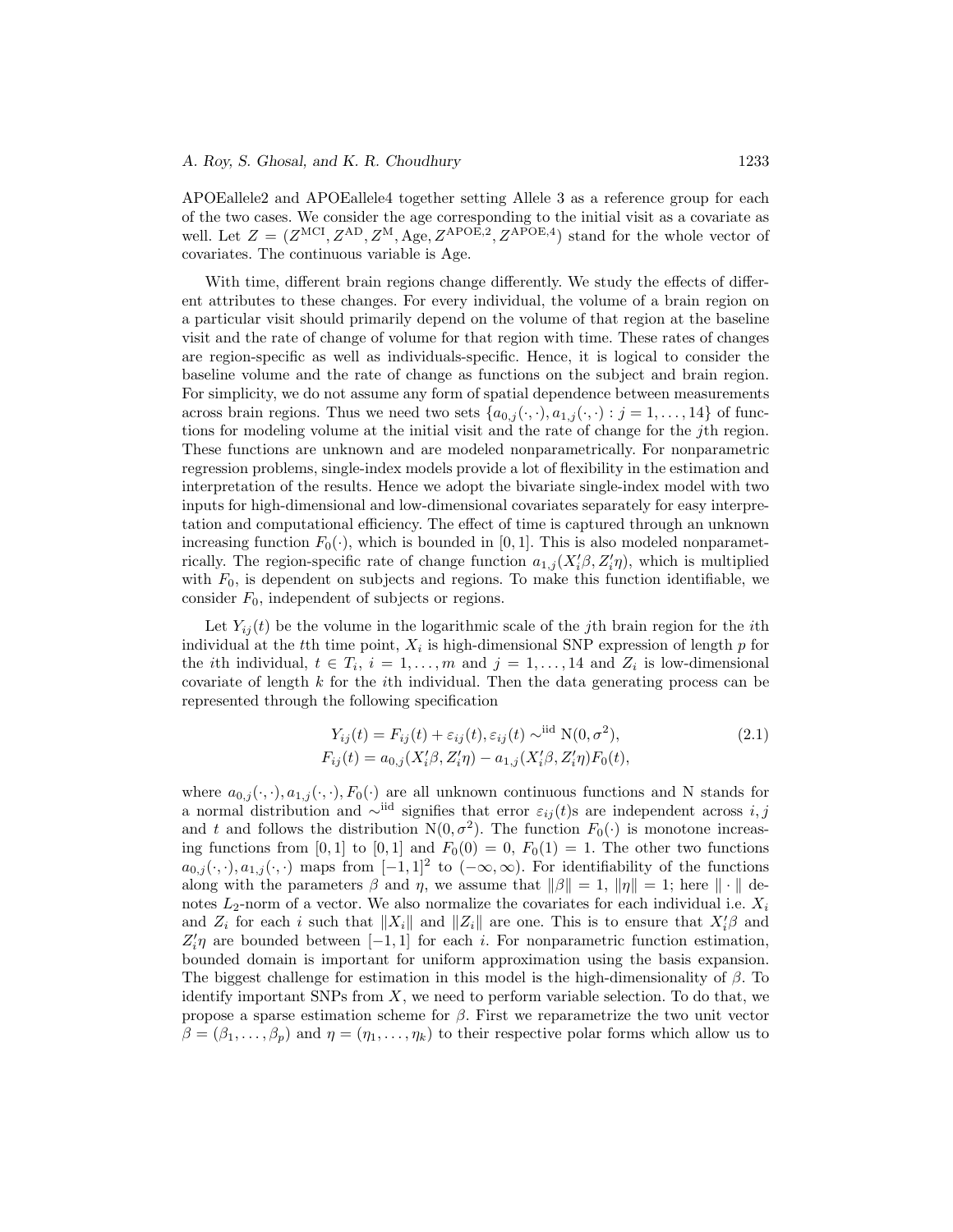work with Euclidean spaces. In this setup, only the directions of  $\beta$  and  $\eta$  are identifiable. Note that  $\beta$  and  $-\beta$  have the same directions. In the polar setup, for  $s = 1, \ldots, p - 1$ ,  $\beta_s = \prod_{l=1}^{s-1} \sin \theta_l \cos \theta_s$ , and  $\beta_p = \prod_{l=1}^{p-1} \sin \theta_l$  where  $\{\theta = (\theta_1, \dots, \theta_{p-1})\}$  is the polar angle corresponding to the unit vector  $\beta$ . Here  $\theta_s \in [0, \pi]$  for  $s = 1, \ldots, (p-2)$  and  $\theta_{p-1} \in [0, 2\pi]$ . Similarly, let  $\alpha$  be the polar angle corresponding to  $\eta$ . Then for  $s \leq k-1$ ,  $\eta_s = \prod_{l=1}^{s-1} \sin \alpha_l \cos \alpha_s$  and  $\eta_k = \prod_{l=1}^{k-1} \sin \alpha_l$ .

# <span id="page-5-0"></span>**3 Prior specification**

In the nonparametric Bayesian setup described above, we induce prior distributions on the smooth functions  $a_{0,j}$  and  $a_{1,j}$  in [\(2.1\)](#page-4-0) through basis expansions in tensor products of B-splines and suitable prior for the corresponding coefficients. Given other parameters in this setup, a normal prior distribution on the coefficients of the tensor products of B-splines will lead to conjugacy and faster sampling via Gibbs sampling scheme. An inverse gamma prior on  $\sigma^2$  is an obvious choice due to conjugacy and faster sampling. We also put a B-spline series prior on the smooth increasing function of time  $F_0(\cdot)$ . The coefficients for this function would be increasing in the index of the basis functions and lie in (0,1]. To put a prior on an increasing sequence, we introduce a set of latent variables of size equal to one less than the number of B-spline coefficients. Then the B-spline coefficients would be normalized the cumulative sum of those latent variables. Other two parameters  $\beta$  and  $\eta$  are reparametrized to their polar coordinate system. The parameter space of the polar angles will be a hyper-rectangle. It will be easier to put prior to the polar angles. To estimate using the sparsity of  $\beta$ , we need to carefully put a shrinkage prior on the polar angles. A polar angle of  $\pi/2$  will ensure that the corresponding coordinate in the unit vector equals to zero. When there is sparsity in the unit vector, most of the polar angles will be  $\pi/2$ . Thus a spike-and-slab prior on the polar angle with a spike at  $\pi/2$  should be able to capture sparsity in the corresponding unit vector. The last polar angle has spike both at the multiples of  $\pi$  and  $\pi/2$ , due to the special structure of the last and the penultimate co-ordinates of a unit vector in the polar form. If it is a multiple of  $\pi$ , then the last coordinate is zero and if it is an odd multiple of  $\pi/2$ , then the penultimate coordinate is zero. The support of the last polar angle is  $[0, 2\pi]$  and we need spikes at all multiples of  $\pi$  and  $\pi/2$ . The prior is constructed to maintain that structure of spikes. Since only the directions of  $\beta$  and  $\eta$  are identifiable, the intercept and slope functions are modeled as even functions i.e. symmetric around zero.

Now we describe the prior in details. Let  $\lceil x \rceil$  denote the lowest integer greater than or equal to x.

- (i) Intercept and slope functions: Let  $a_{\nu,j}(x,y) = \sum_{m=1}^{K} \sum_{m'=1}^{K} \lambda_{\nu,j,mm'} B_m(x) B_{m'}(y)$ ,  $\nu = 0, 1$ , with  $\lambda_{\nu,j,mm'} = \lambda_{\nu,j,(K-m)m'}, \lambda_{\nu,j,mm'} = \lambda_{\nu,j,m(K-m')}$  for  $\nu = 0, 1$ , and  $\lambda_{\nu,j,mm'} \sim N(0,a^2), 1 \leq m, m' \leq \lceil K/2 \rceil$ , for some chosen  $a > 0$ .
- (ii) The function of time: Let  $F_0(x) = \sum_{l=1}^{K'} \lambda_l B_l(x)$ , with  $0 = \lambda_1 \leq \lambda_2 \leq \cdots \leq$  $\lambda_{K'} = 1$ . We put a prior on  $(\lambda_2, \ldots, \lambda_{K'-1})$  by reparameterizing as  $\lambda_{l+1} =$  $(\sum_{i=1}^{l} \delta_i)/(\sum_{i=1}^{K'-1} \delta_i)$ , and putting the prior  $\delta_i \sim \text{Un}(0,1)$  for  $l = 1,\ldots,K'-1$ , where Un stands for the uniform distribution.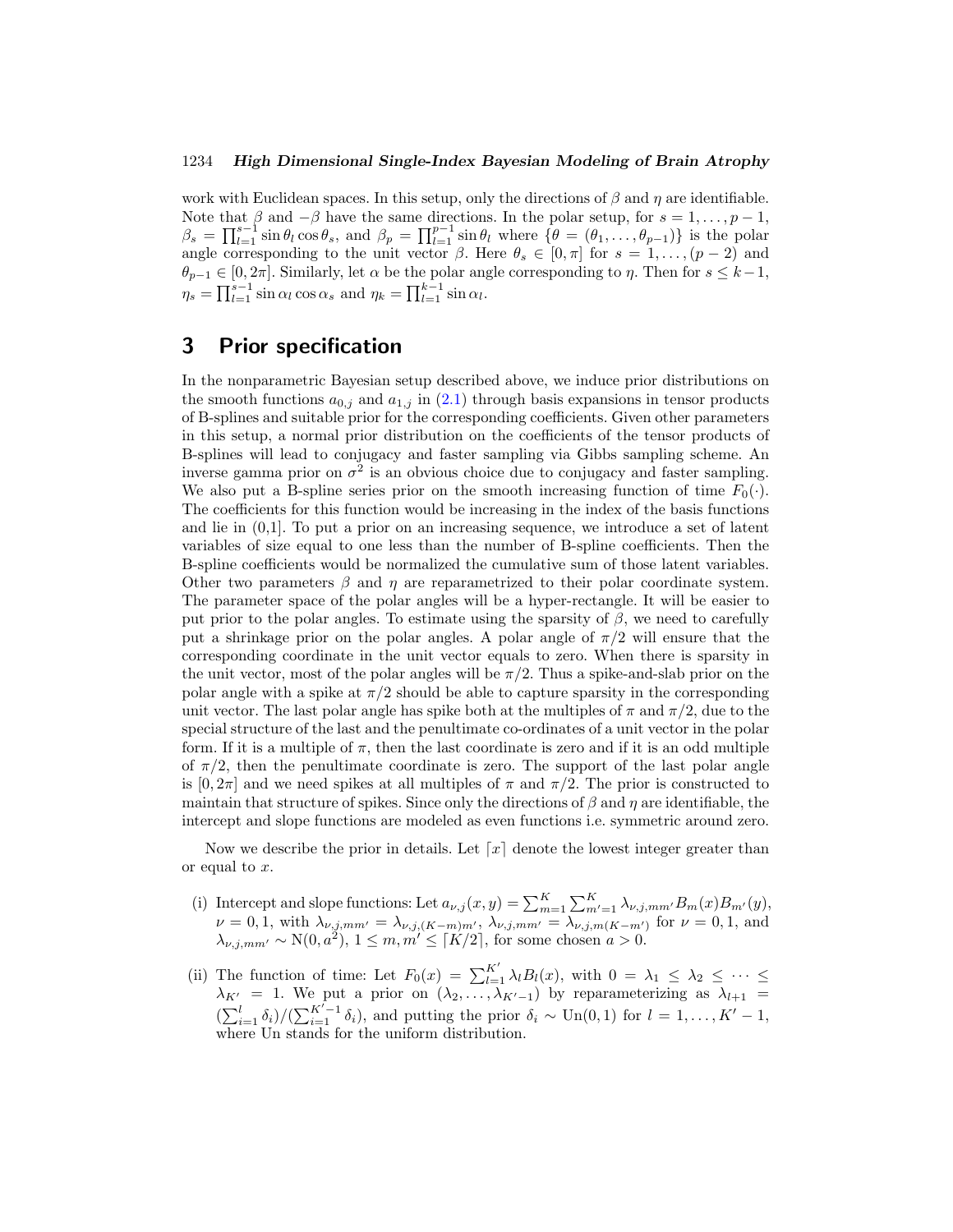- (iii) Error variance: We put  $\sigma^{-2} \sim \text{Ga}(d_1, d_2)$ , where Ga stands for the gamma distribution.
- (iv) Polar angles  $\alpha$  of  $\eta$ : We let  $\alpha_r \sim \text{Un}(0, \pi)$ ,  $r = 1, \ldots, (k-2)$ , and  $\alpha_{k-1} \sim \text{Un}(0, 2\pi)$ , independently.
- (v) Polar angles  $\theta$  of  $\beta$ : We put a spike-and-slab prior on the polar angles that has spike at  $\pi/2$  for the first polar angle and all the multiples of  $\pi/2$  for the last polar angle. Then the spike distribution would look like Figure [2.](#page-6-0) The spike-and-slab prior for  $\theta_i$ ,  $i \leq (p-2)$ , has density given by

$$
(1-\gamma_i)\frac{\Gamma(M_1+M_2)}{\Gamma(M_1)\Gamma(M_2)}\left(\frac{\min(\theta_i,\pi-\theta_i)}{\pi/2}\right)^{M_2}\left(1-\frac{\min(\theta_r,\pi-\theta_i)}{\pi/2}\right)^{M_1}+\gamma_i\frac{1}{\pi},
$$

for  $0 < \theta_i < \pi$  and the distribution of  $\theta_{p-1}$  is given by

$$
\theta_{p-1} \sim (1 - \gamma_i) \frac{1}{8} \left[ \text{Be}(M_1, M_2)_{[0, \pi/4]} + \text{Be}(M_2, M_1)_{[\pi/4, \pi/2]} + \text{Be}(M_1, M_2)_{[\pi/2, 3\pi/4]} + \text{Be}(M_2, M_1)_{[3\pi/4, \pi]} + \text{Be}(M_1, M_2)_{[\pi, 5\pi/4]} + \text{Be}(M_2, M_1)_{[5\pi/4, 3\pi/2]} + \text{Be}(M_1, M_2)_{[3\pi/2, 7\pi/4]} + \text{Be}(M_2, M_1)_{[7\pi/4, 2\pi]} \right] + \gamma_i \text{Un}(0, 2\pi);
$$

here  $Be(M_1, M_2)_{[a,b]}$  denotes the beta distribution with shape parameters  $M_1$  and  $M_2$ , supported within the interval [a, b], and  $M_1 < 1 \leq M_2$ . The indicator variable  $\gamma \sim \text{Ber}(q).$ 

The spike distribution on  $\theta$  looks like Figure [2.](#page-6-0) The first plot is for the first  $(p-2)$ angles and the second plot is for the last polar angle.

Model selection: Polar angles with a posterior probability of selection in the model more than 0.5 are considered in the model.



<span id="page-6-0"></span>Figure 2: Spike distribution with  $M_1 = 0.01$  and  $M_2 = 10$ .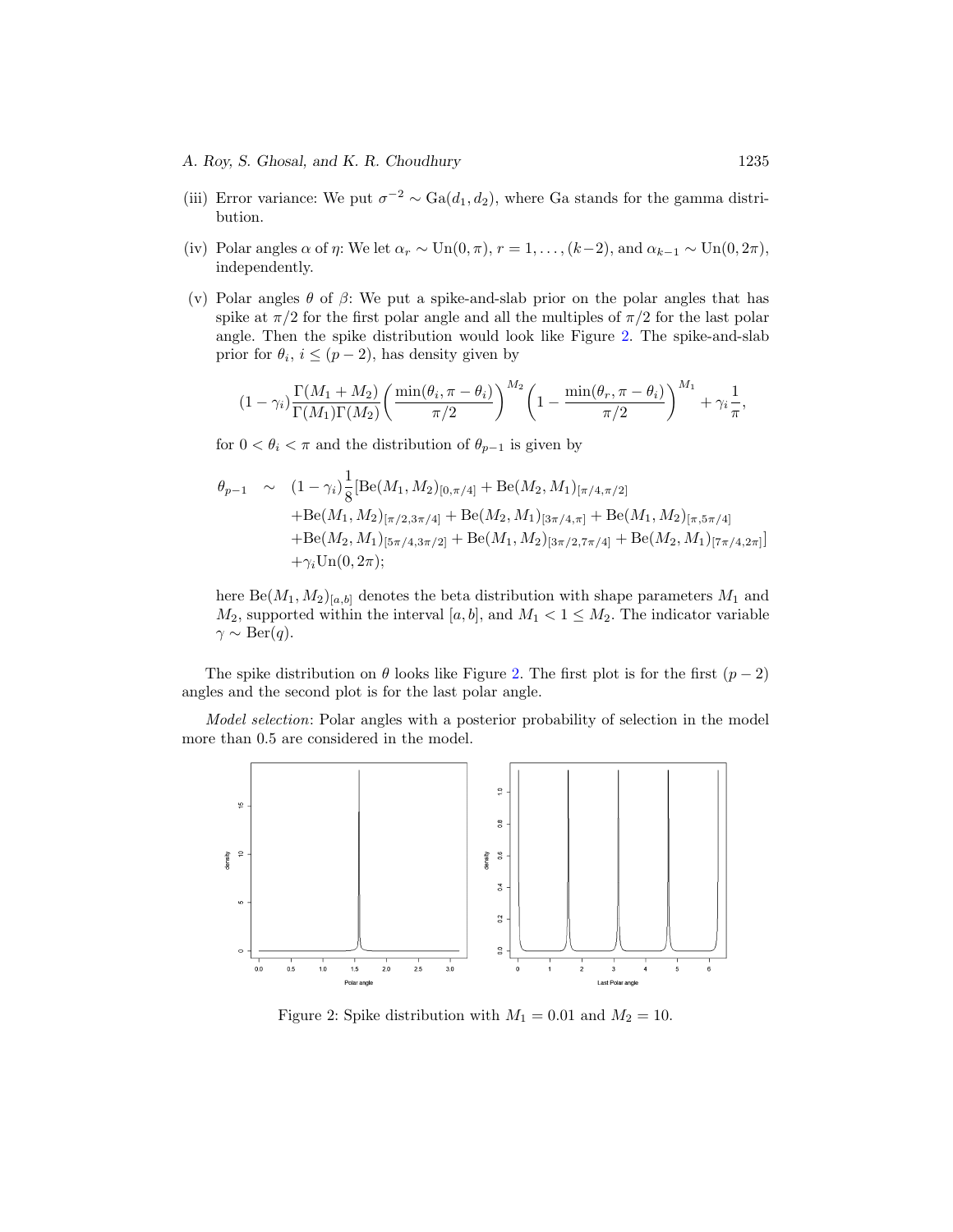### <span id="page-7-1"></span><span id="page-7-0"></span>**4 Computation**

The conditional log-likelihood is given by

$$
C - \sum_{ijt} \frac{1}{2\sigma^2} (Y_{ij}(t) - \sum_{m=1}^{K} \sum_{m'=1}^{K} \lambda_{0,j,mm'} B_m (\sum_{s=1}^{p-1} X_{is} \prod_{l=1}^{s-1} \sin \theta_l \cos \theta_s + X_{ip} \prod_{l=1}^{p-1} \sin \theta_l)
$$
  
\n
$$
\times B_{m'} (\sum_{s=1}^{k-1} Z_{is} \prod_{l=1}^{s-1} \sin \alpha_l \cos \alpha_s + Z_{ik} \prod_{l=1}^{k-1} \sin \alpha_l)
$$
  
\n
$$
+ \sum_{m=1}^{K} \sum_{m'=1}^{K} \lambda_{1,j,mm'} B_m (\sum_{s=1}^{p-1} X_{is} \prod_{l=1}^{s-1} \sin \theta_l \cos \theta_s + X_{ip} \prod_{l=1}^{p-1} \sin \theta_l)
$$
  
\n
$$
\times B_{m'} (\sum_{s=1}^{k-1} Z_{is} \prod_{l=1}^{s-1} \sin \alpha_l \cos \alpha_s + Z_{ik} \prod_{l=1}^{k-1} \sin \alpha_l) \sum_{m=1}^{K-1} \frac{\sum_{i=1}^{m} \delta_i}{\sum_{i=1}^{K'-1} \delta_i} B_{m+1}(t))^2
$$
  
\n
$$
- \sum_{m,m',j} \frac{\lambda_{0,j,mm'}^2 + \lambda_{1,j,mm'}^2}{2a^2}
$$
  
\n
$$
+ \sum_{l=1}^{p-1} \log ((1 - \gamma_l) \theta_l^{l} M_1 - 1 (1 - \theta_l^{l}) M_2 - 1 \frac{\Gamma(M_1 + M_2)}{\Gamma(M_1) \Gamma(M_2)} + \gamma_l)
$$
  
\n
$$
- (J \sum_{i} T_i/2 + d_1 - 1) \log \sigma^2 - d_2/\sigma^2,
$$

where C involves only the hyperparameters  $a, M_2, M_1, K, d_1, d_2$  and the observations but not the parameters of the model.

All B-spline coefficients and  $\sigma$  are updated using the conjugacy structure. Using expressions for the derivative of B-splines (De Boor, [2001\)](#page-17-1), it is possible to calculate the derivatives of the log-likelihood with respect to the polar angles and  $\delta$  of  $F_0(t)$ . Thus, we implement an efficient gradient-based MCMC algorithm using Hamiltonian Monte Carlo algorithm, described in Neal [\(2011](#page-18-3)). Since these parameters have bounded support, the candidates for a Metropolis step are reflected back if they cross the boundaries. For example if a candidate  $\theta_i^c$  of  $\theta_i$  is more than  $\pi$ , then it is re-adjusted as  $\theta_i^c = \pi - (\theta_i^c - \pi)$ . A similar adjustment is done if  $\theta_i^c$  becomes smaller than zero as well. Similar strategies are adopted while updating  $\delta$ 's as well. All the posterior updates are discussed in the supplementary materials.

The parameters  $K$  and  $K'$  are chosen by minimizing the Bayesian Information Criterion (BIC) after fitting the model over a grid of a number of B-spline basis functions for randomly generated 50 different choices of  $\beta$  and  $\eta$ . We generate 50 different choices for  $\beta$  and  $\eta$  from the prior and then fit the non-linear model for different choices of a number of B-spline basis functions within the range [7, 20]. After taking the average over all 10 BIC values for each case, we choose the number that has the least BIC value as the optimal value. The convergence of the MCMC chain is diagnosed using trace plots.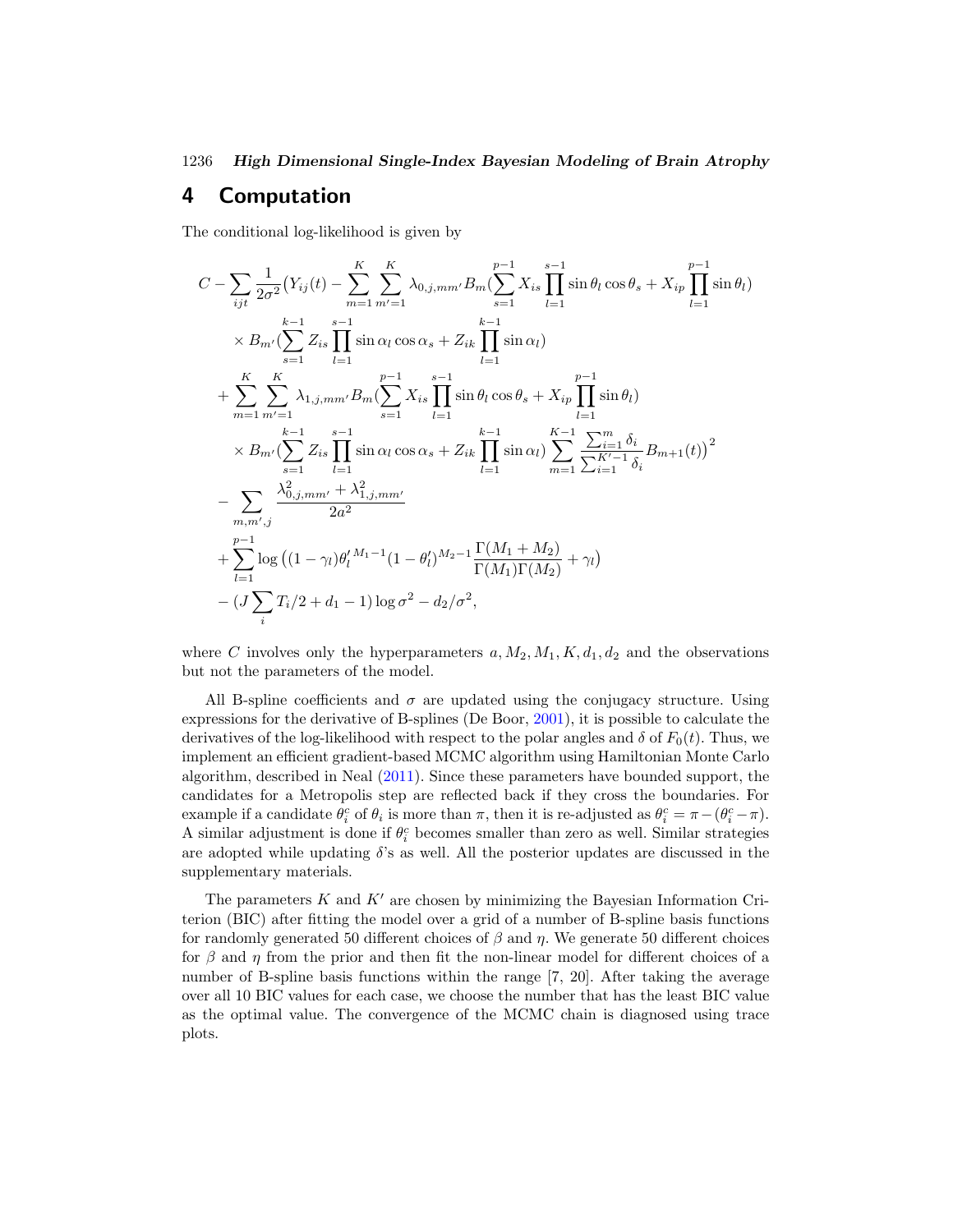### <span id="page-8-0"></span>**5 Large-sample properties**

In this section, we examine the large-sample properties of the proposed Bayesian procedure for the model  $(2.1)$ . We have observations for fixed J number of regions and T many time points. We show posterior consistency in the asymptotic regime of increasing sample size and increasing dimension  $p$  of the SNPs. For sake of generality of the method,  $K$  is given a prior with probability mass function of the form  $\Pi(K = k) = b_1 \exp[-b_2 k^2 (\log k)^{b_3}]$ , with  $b_1, b_3 > 0$  and  $0 \le b_3 \le 1$ . The functions  $B_m$ ,  $m = 1, \ldots, K$ , stand for B-spline basis. Also, K' is given a prior with probability mass function of the form  $\Pi(K' = k) = b'_1 \exp[-b'_2 k (\log k)^{b'_3}]$  with  $b'_1, b'_2 > 0$  and  $0 \leq b'_3 \leq 1$ . Here also, we denote B-spline basis functions as  $B_m$ . Note that either geometric or Poisson distribution (respectively  $b'_3 = 0$  and 1) can be chosen as prior on  $K'$ , the number of terms to be used in the B-spline series for the growth function  $F_0$ . For K, the square, which is the number of terms in the tensor product series representation, can have a geometric or Poisson-like tail. In our computation of the model, we are not using these priors on  $K$  and  $K'$  i.e. the number of B-spline basis functions as it will require reversible jump MCMC strategy which is computationally expensive.

We study the posterior contraction rate with respect to the empirical  $\ell_2$ -distance on the regression function, which is defined as follows. For two sets of parameters  $(F, a, \beta, \eta)$ and  $(F^*, a^*, \beta^*, \eta^*)$ , the empirical  $\ell_2$ -distance is given by

$$
d^{2}((F, a, \beta, \eta), (F^{*}, a^{*}, \beta^{*}, \eta^{*}))
$$
  
= 
$$
\frac{1}{J\sum_{i=1}^{n}T_{i}}\sum_{j=1}^{J}\sum_{i=1}^{n}\sum_{t=1}^{T_{i}}|a_{0,j}(X'_{i}\beta, Z'_{i}\eta) - a_{1,j}(X'_{i}\beta, Z'_{i}\eta)F(t)
$$

$$
-a_{0,j}^{*}(X'_{i}\beta^{*}, Z_{i}^{*}\eta^{*}) + a_{1,j}^{*}(X'_{i}\beta^{*}, Z'_{i}\eta^{*})F^{*}(t)|^{2},
$$

and  $a = (a_{0,j}, a_{1,j} : j = 1, \ldots, J), a^* = (a^*_{0,j}, a^*_{1,j} : j = 1, \ldots, J).$ 

Since  $\beta$  is a high-dimensional parameter, sensible estimation is possible only if it has sparsity, which must be picked up by the prior. In the setting of a spike-and-slab prior for polar coordinates described in Section [3,](#page-5-0) we need to ensure sufficient concentration near  $\pi/2$  by choosing a large value of the second parameter  $M_2$  in the beta spike distribution (depending on the sample size n and the dimension  $p$ ) and a small value of the probability of slab  $\gamma$ . More precisely, we choose  $M_1 \leq 1$  fixed,  $M_2 > \sqrt{np} \log p$ and  $\gamma = o(p^{-1})$ . Then the contraction rate will be determined by the smoothness of the underlying true functions  $a_{0,0}, a_{0,1}$  and  $F_{0,0}$ , the sparsity  $s_0$  of true high-dimensional regression coefficient  $\beta_0$  and mildly on the parameter  $b_3, b'_3$  in the prior distribution for the number of basis elements  $K, K'$  used in the B-spline bases, as shown by the following result.

**Theorem 1.** Assume that the true function  $F_{0,0}$  belongs to the Hölder class of regularity level  $\iota'$  on  $[0,1]$  and the true coefficient functions  $(a_{0,0,j}, a_{1,0,j} : j = 1, \ldots, J)$  are Hölder smooth function of regularity level  $\iota$  on  $[-1,1] \times [-1,1]$ . Let the true regression coefficient  $\beta_0$  for the high-dimensional covariate X have  $s_0$  non-zero co-ordinates. Then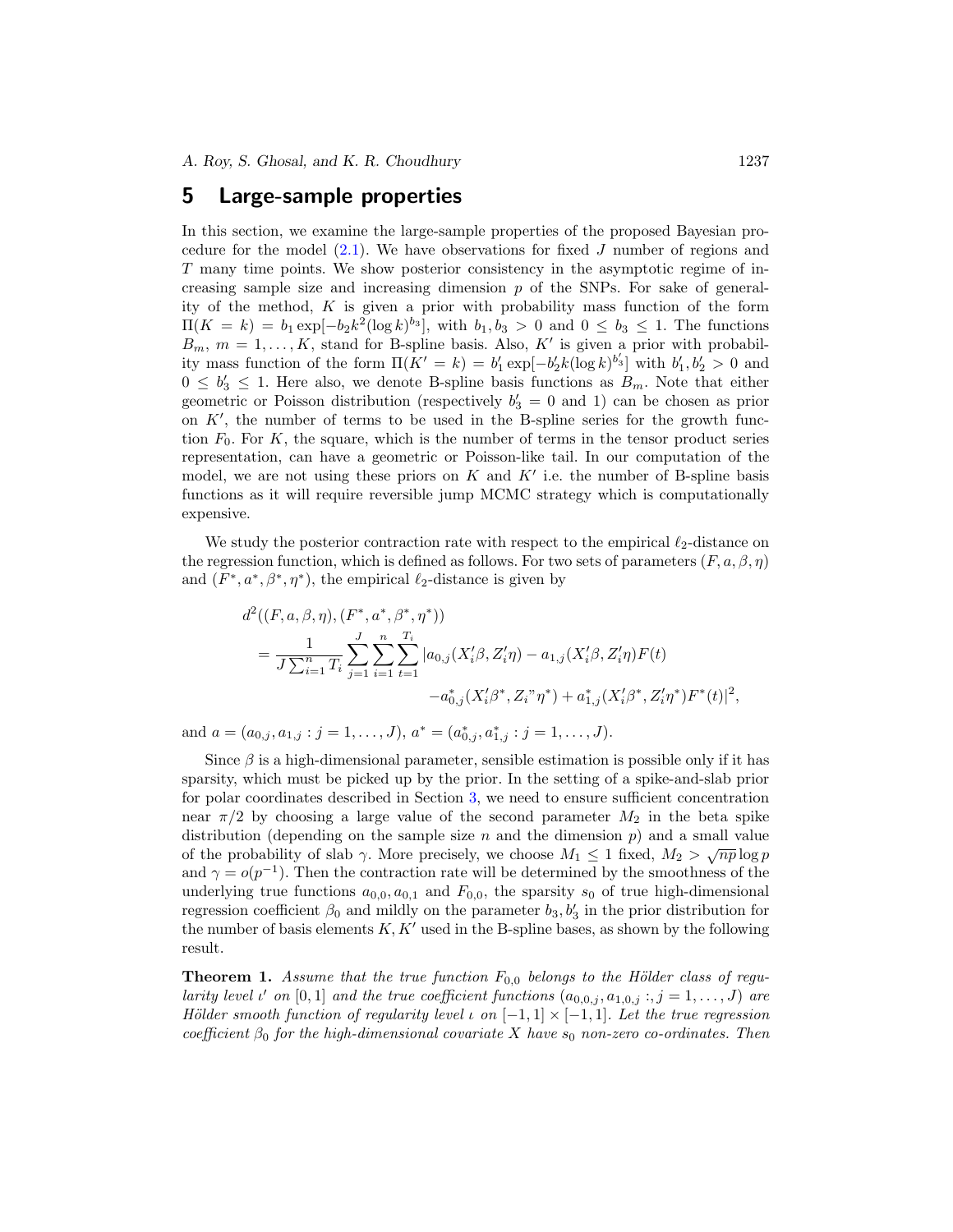<span id="page-9-2"></span>the posterior contraction rate with respect to the distance d is

$$
\max\bigg\{n^{-\iota/(2\iota+2)}(\log n)^{\iota/(2\iota+2)+(1-b_3)/2}, n^{-\iota'/(2\iota'+1)}(\log n)^{\iota'/(2\iota'+1)+1-b'_3}, \sqrt{\frac{s_0\log p}{n}}\bigg\}.
$$

In the above result, since the observation points are not dense over the domain, posterior contraction on the function is based on its distance with the true function only at the observation points.

The proof of the theorem uses the general theory of posterior contraction (see Ghosal and van der Vaart [\(2017](#page-17-2))) for independent non-identically distributed observations and some estimates for finite random series based on B-splines. The proof is given in the supplementary materials part.

## <span id="page-9-0"></span>**6 Simulation**

We compare our method with some common penalization methods based on the following simplified linear model

<span id="page-9-1"></span>
$$
\log Y_{ij}(t) = X_i' \beta + Z_i' \eta + \gamma_{1,j} - (X_i' \beta + Z_i' \eta + \gamma_{2,j})t + \varepsilon_{ij}(t),
$$
\n(6.1)

 $t = 1, \ldots, T_i, i = 1, \ldots, n, j = 1, \ldots, 13$ . In the above model,  $\beta$  is a sparse vector and all other parameters are unpenalized. The performance of these methods is compared based on MSE values on a test set under the scenarios the linear model is correct and the linear model is false.

We generate a high-dimensional binary matrix  $X$  and a low-dimensional covariate matrix Z. The true data matrices of the real data are in the support of the scheme of sampling the high-dimensional matrix as well as the low-dimensional matrix.

Data generation for the non-linear case:

- Generate a data matrix  $X$  with elements coming from Bernoulli distribution with success probability of the *i*th row as  $p_i$ .
- Generate  $p_i$ ,  $i = 1, \ldots, n$ , from the standard uniform distribution.
- Generate all the elements of the matrix  $Z$  from  $N(0, 1)$ .
- Generate the sparse vector  $\beta_0$  with 5% elements non-zero. Positions for non-zero elements are chosen first at random by sampling  $p/20$  elements from total  $p$  positions, where p is the length of  $\beta_0$ . The non zero elements are generated from mixture distribution of two normals  $N(2, 1)$  and  $N(-1, 1)$ .
- Set the value of  $\eta_0$  to  $(1, -2, 4.3, 10, -8)$ .
- Normalize each row of X and Z along with  $\beta_0$  are  $\eta_0$  to the unit norm.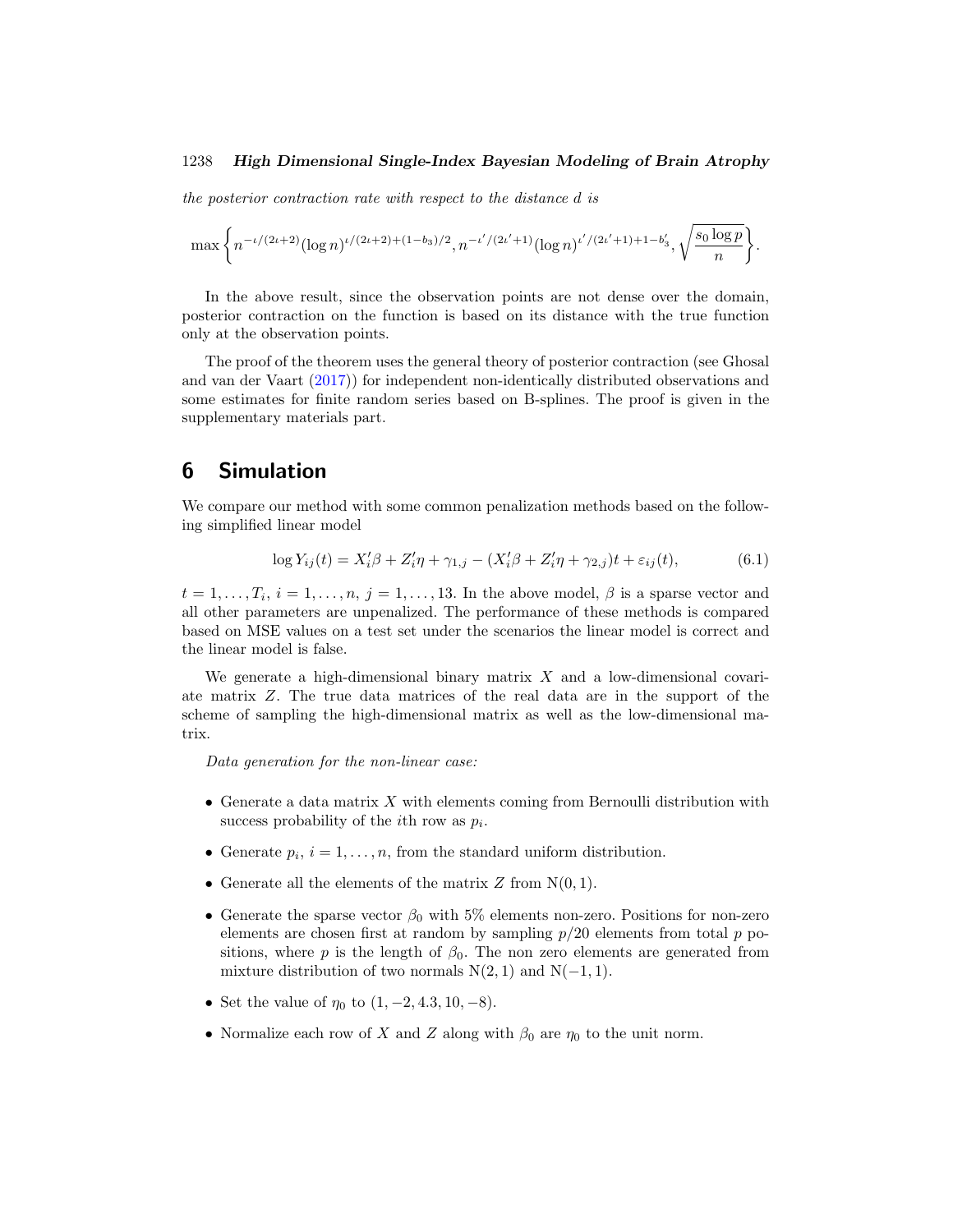<span id="page-10-0"></span>We let the true functions be

$$
a_{0,0,j}(x,y) = 2((j/13)x)^3 + 2((1 - j/13)y)^3,
$$
  
\n
$$
a_{0,1,j}(x,y) = 2 \exp((j/13)y) + 2 \exp((1 - j/13)x),
$$

 $j = 1, \ldots, 13$ , and  $F_{0,0}(t) = t^2$ . After generating the true functional values, the data  $Y_{ij}(t)$  is generated from  $N(a_{0,j}(X_i'\beta_0, Z_i'\eta_0) - a_{1,j}(X_i'\beta_0, Z_i'\eta_0)F_0(t), 1)$ .

Data generation for the linear case:

In this case, the true model is the one given in  $(6.1)$ . All the steps for generating X, Z,  $\beta_0$  and  $\eta_0$  are as given above. The coefficients  $\gamma_{1,j}$  and  $\gamma_{2,j}$ ,  $j = 1, \ldots, 13$ , are generated from N(0, 1). After generating the design matrix, the data  $Y_{ij}(t)$  is generated from  $N(X_i\beta_0 + Z_i\eta_0 + \gamma_{1,j} - (X_i\beta_0 + Z_i\eta_0 + \gamma_{2,j})t, 1).$ 

For the data generation, we set the error standard deviation to  $\sigma_0 = 1$ . We compare the prediction MSEs across all the methods. We split the whole data into two equal parts for training and testing. We compare the performance of our method with the LASSO (Tibshirani [\(1996](#page-19-8))), the SCAD (Fan and Li [\(2001\)](#page-17-3)) and the horseshoe method (Carvalho et al., [2010\)](#page-17-4) on testing dataset based estimates of the parameters from the training dataset. We use the R package glmnet for LASSO and ncvreg for SCAD. We develop and use an HMC sampler for the horseshoe prior. For sample sizes 200, 500 and 1000, we gather the mean squared error (MSE) values for non-linear and linear cases. We use half of the sample for training and the remaining half for testing. Among other parameters, we consider thirteen regions in total, five-time points and vary the value of p as 5000, 10000 and 20000. We set  $M_1 = 0.1, M_2 = 10$  and tune q to ensure a good acceptance rate and desired model size (sum of the  $\gamma_i$ ) across MCMC samples. We consider maintaining the desired model size between 20 and 30 at each step of the MCMC iterations. The results are summarized below for 50 replications and 3000 postburn samples after burn-in 1000 samples. The number of basis functions for spline is different across different sample sizes. To fit our model we vary the number of B-spline basis functions as 8 for  $n = 200$ , 11 for  $n = 500$ , and 14 for  $n = 1000$ . These numbers are chosen according to the strategy described in the Section [4.](#page-7-0) Let  $I_0$  be the set of indices such that  $\{i : \beta_{0i} \neq 0\}$ . We have in total of 26 non-zero variables. From the posterior samples of  $\gamma$ , we can identify the top 26 selected variables. For other methods, we select the variables with the highest 26 absolute values in  $\beta$  and ignore the ones with very low magnitudes relative to others. Let  $\ddot{X}$  denote the final selected set of variables for different cases and let  $X_{I_0}$  be the true set of variables. To examine the performance of variable selection, we report the maximum canonical correlation between  $\dot{X}$  and  $X_{I_0}$ for each case in the bracket.

From Table [1,](#page-11-1) we infer that the performance of the proposed Bayesian method based on the high-dimensional single-index model is always much better than the LASSO, the SCAD, and the horseshoe method for the non-linear case. For the linear case in Table [2,](#page-11-2) it is competitive with linearity based methods like the LASSO, the SCAD, and the horseshoe method. This is natural as the LASSO, the SCAD or the horseshoe method use more precise modeling information which the semiparametric methods cannot use. However, in terms of maximum canonical correlations, our model outperforms in the non-linear case and remains extremely competitive in the linear case.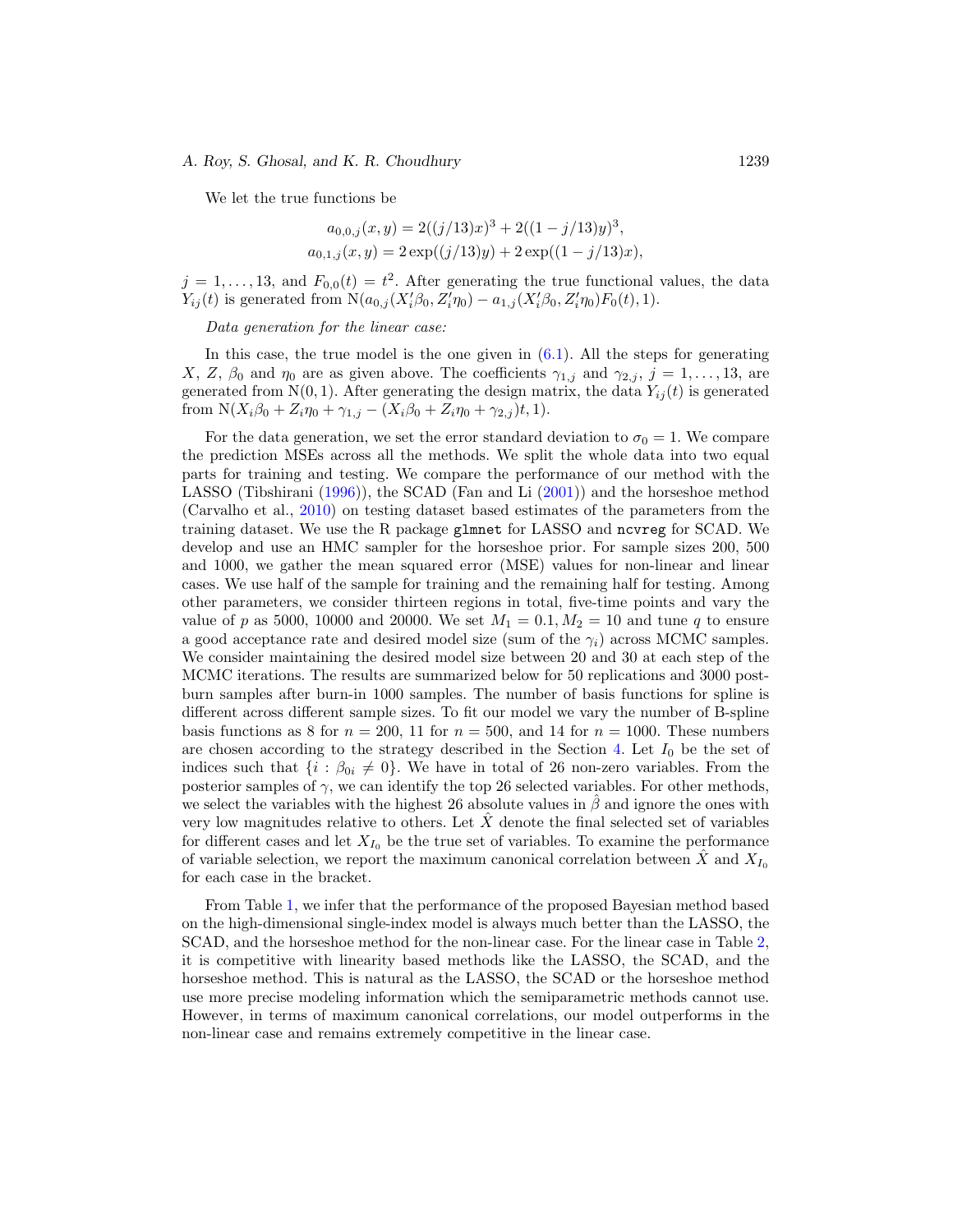| Total       | Dimension     | <b>SIM</b> | LASSO      | SCAD       | Horseshoe  |
|-------------|---------------|------------|------------|------------|------------|
| sample size | of $\beta(p)$ | MSE        | MSE        | MSE        | MSE        |
| 200         | 5000          | 3.33(0.84) | 6.93(0.37) | 7.32(0.71) | 6.24(0.60) |
| 500         | 5000          | 3.43(0.75) | 6.11(0.32) | 6.03(0.69) | 7.46(0.61) |
| 1000        | 5000          | 3.27(0.76) | 6.36(0.18) | 7.08(0.69) | 6.89(0.60) |
| <b>200</b>  | 10000         | 3.42(0.84) | 6.32(0.12) | 7.16(0.69) | 8.33(0.59) |
| 500         | 10000         | 3.09(0.74) | 6.69(0.34) | 7.80(0.66) | 7.18(0.58) |
| 1000        | 10000         | 3.25(0.77) | 6.01(0.35) | 7.13(0.67) | 7.84(0.58) |
| 200         | 20000         | 3.40(0.83) | 6.88(0.07) | 7.75(0.70) | 5.24(0.61) |
| 500         | 20000         | 3.31(0.74) | 6.54(0.34) | 7.20(0.67) | 7.54(0.60) |
| 1000        | 20000         | 3.15(0.75) | 6.12(0.25) | 7.03(0.70) | 7.86(0.55) |

<span id="page-11-3"></span>1240 *High Dimensional Single-Index Bayesian Modeling of Brain Atrophy*

<span id="page-11-1"></span>Table 1: Comparison of the proposed high-dimensional single-index model with the LASSO, the SCAD, and the horseshoe method in terms of MSE and the maximum canonical correlation between a selected set of variables and true set of variables in the bracket for the non-linear case.

| Total       | Dimension     | <b>SIM</b> | LASSO      | SCAD       | Horseshoe  |
|-------------|---------------|------------|------------|------------|------------|
| sample size | of $\beta(p)$ | MSE        | MSE        | MSE        | MSE        |
| 200         | 5000          | 1.67(0.92) | 1.02(0.59) | 1.01(0.86) | 1.01(0.72) |
| 500         | 5000          | 1.48(0.71) | 1.01(0.43) | 1.02(0.74) | 1.01(0.66) |
| 1000        | 5000          | 1.61(0.71) | 1.00(0.49) | 1.02(0.70) | 1.00(0.66) |
| <b>200</b>  | 10000         | 1.61(0.78) | 1.02(0.39) | 1.01(0.76) | 1.00(0.78) |
| 500         | 10000         | 1.48(0.65) | 1.01(0.38) | 1.02(0.66) | 1.02(0.58) |
| 1000        | 10000         | 1.65(0.66) | 1.01(0.40) | 1.02(0.64) | 1.01(0.59) |
| 200         | 20000         | 1.35(0.79) | 1.03(0.22) | 1.01(0.73) | 1.01(0.65) |
| 500         | 20000         | 1.24(0.72) | 1.02(0.35) | 1.01(0.73) | 1.00(0.66) |
| 1000        | 20000         | 1.31(0.70) | 1.01(0.45) | 1.02(0.65) | 1.01(0.60) |

<span id="page-11-2"></span>Table 2: Comparison of the proposed high-dimensional single-index model with the LASSO, the SCAD, and the horseshoe method in terms of MSE and the maximum canonical correlation between a selected set of variables and true set of variables in the bracket for the linear case.

# <span id="page-11-0"></span>**7 Real-data analysis**

### **7.1 Modification of the model for real data application**

#### **Incorporating random effects and regions wise varying effect**

As the data are longitudinal, it is reasonable to add a subject specific random effect  $(\tau_i)$ in the model. We also vary the coefficient  $\eta$  of the low-dimensional covariates regionwise following the linear model of Hostage et al. [\(2014\)](#page-17-0). However, we keep the highdimensional coefficient  $\beta$  fixed for all the regions because of the high computational cost. Thus, the selected SNPs are responsible for the change in all the brain regions. The new modified model will then become

$$
Y_{ij}(t) = F_{ij}(t) + \tau_i + \varepsilon_{ij}(t), \quad \varepsilon_{ij}(t) \sim \mathcal{N}(0, \sigma^2),
$$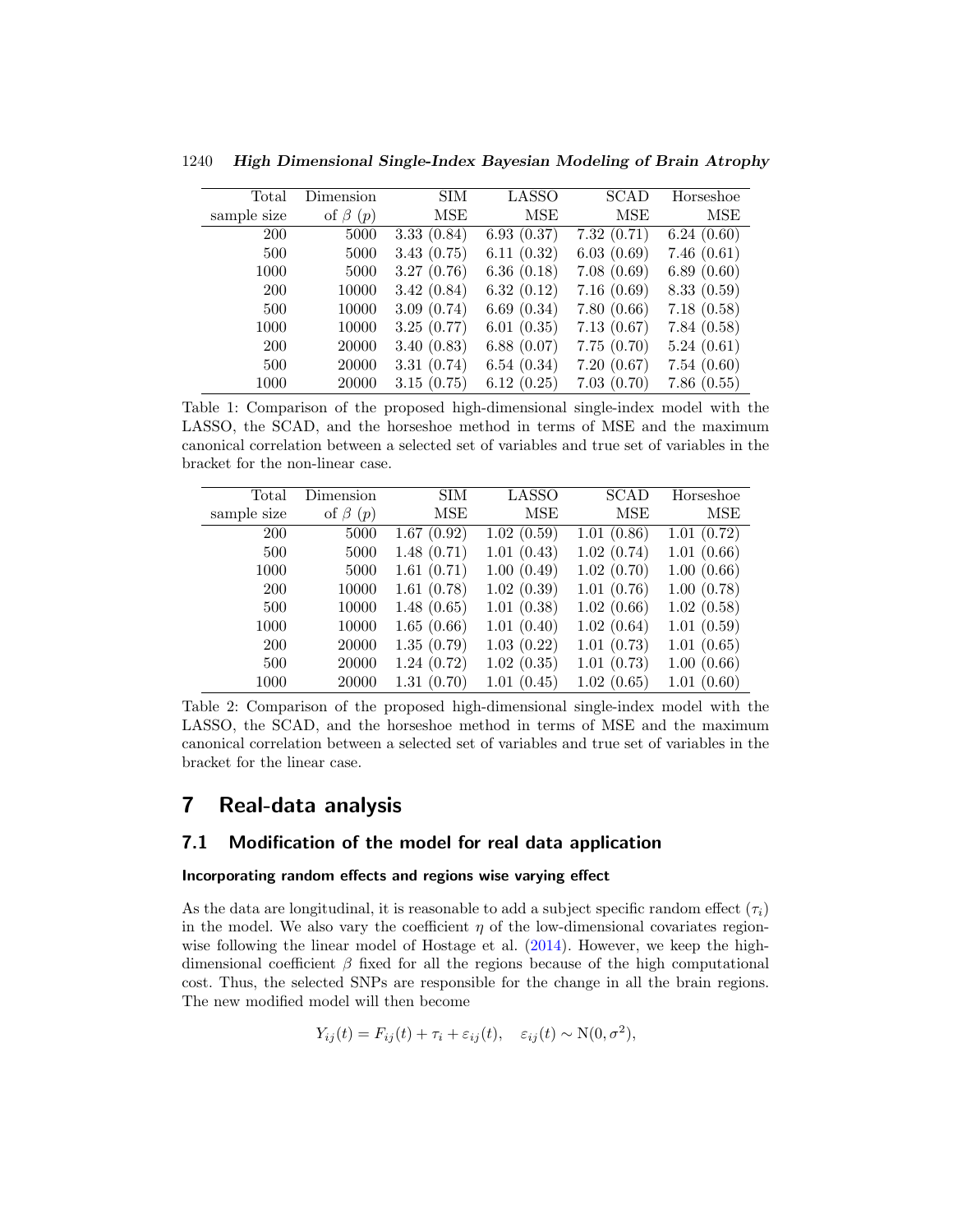$$
F_{ij}(t) = a_{0,j}(X_i'\beta, Z_i'\eta_j) - a_{1,j}(X_i'\beta, Z_i'\eta_j)F_0(t),
$$
\n(7.1)

<span id="page-12-3"></span> $t = 1, \ldots, T_i$  with  $1 \le T_i \le 6$ ,  $j = 1, \ldots, 14$ ,  $i = 1, \ldots, 748$ .

Prior on the random effects:

We put a Dirichlet process scale mixture of normal prior to the random effect distribution.

#### **Region-wise varying effect with no SNP**

To compare the nonlinear model with the linear model of Hostage et al. [\(2014\)](#page-17-0), we also fit the following model without the SNPs:

$$
Y_{ij}(t) = F_{ij}(t) + \tau_i + \varepsilon_{ij}(t), \quad \varepsilon_{ij}(t) \sim \mathcal{N}(0, \sigma^2),
$$
  
\n
$$
F_{ij}(t) = a_{0,j}(Z'_i \eta_j) - a_{1,j}(Z'_i \eta_j) F_0(t),
$$
\n(7.2)

 $t = 1, \ldots, T_i$  with  $1 \leq T_i \leq 6, j = 1, \ldots, 14, i = 1, \ldots, 748$ .

#### **Corresponding linear model**

We compare the performance of our method based on the above non-linear model with the following linear model based on Hostage et al. [\(2014](#page-17-0)),

<span id="page-12-1"></span>
$$
Y_{ij}(t) = H_{ij}(t) + \tau_i + \varepsilon_{ij}(t), \quad \varepsilon_{ij}(t) \sim \mathcal{N}(0, \sigma^2),
$$

where  $t = 1, ..., T_i$  with  $1 \leq T_i \leq 6, j = 1, ..., 14, i = 1, ..., 748$ , and

$$
H_{ij}(t) = \rho_{j0} + \rho_{j, \text{M}}^{0} Z_{i, \text{M}} + \rho_{j, \text{AD}}^{0} Z_{i, \text{AD}} + \rho_{j, \text{NC}}^{0} Z_{i, \text{NC}} + \rho_{j, \text{Allele4}}^{0} Z_{i, \text{Allele4}} + \rho_{j, \text{Allele2}}^{0} Z_{i, \text{Allele2}} + \rho_{j, \text{Age}}^{0} Z_{i, \text{Age}} + \rho_{j, \text{AD}, \text{Allele2}}^{0} Z_{i, \text{AD}} Z_{i, \text{Allele2}} + \rho_{j, \text{AD}, \text{Allele4}}^{0} Z_{i, \text{AD}} Z_{i, \text{Allele4}} + \rho_{j, \text{NC}, \text{Allele2}}^{0} Z_{i, \text{NC}} Z_{i, \text{Allele2}} + \rho_{j, \text{NC}, \text{Allele4}}^{0} Z_{i, \text{AD}} Z_{i, \text{Allele4}} - [\rho_{j1} + \rho_{j, \text{M}}^{1} Z_{i, \text{M}} + \rho_{j, \text{AD}}^{1} Z_{i, \text{AD}} + \rho_{j, \text{NC}}^{1} Z_{i, \text{NC}} + \rho_{j, \text{Allele4}}^{1} Z_{i, \text{Allele4}} + \rho_{j, \text{Allele2}}^{1} Z_{i, \text{Allele2}} + \rho_{j, \text{Age}}^{1} Z_{i, \text{Age}}
$$
  
+ \rho\_{j, \text{AD}, \text{Allele2}}^{1} Z\_{i, \text{AD}} Z\_{i, \text{Allele2}} + \rho\_{j, \text{AD}, \text{Allele4}}^{1} Z\_{i, \text{AD}} Z\_{i, \text{Allele4}}   
+ \rho\_{j, \text{NC}, \text{Allele2}}^{1} Z\_{i, \text{AD}} Z\_{i, \text{Allele2}} + \rho\_{j, \text{NC}, \text{Allele4}}^{1} Z\_{i, \text{AD}} Z\_{i, \text{Allele4}} \Big] t. (7.3)

We have the volumetric measurement data for the total thirteen brain regions along with the summary measure of the whole brain over time for 748 individuals. For each individual, the covariate information is summarized in Table [3.](#page-13-0) The reference group for our analysis is a female individual with average age and no cognitive impairment.

We first fit the model in [\(7.2\)](#page-12-0) and the following linear model in [\(7.3\)](#page-12-1) in accordance with Hostage et al. [\(2014](#page-17-0)) with the same set of covariates and interactions between APOE and disease states. Then we compare the prediction MSE. The prediction error

<span id="page-12-2"></span><span id="page-12-0"></span>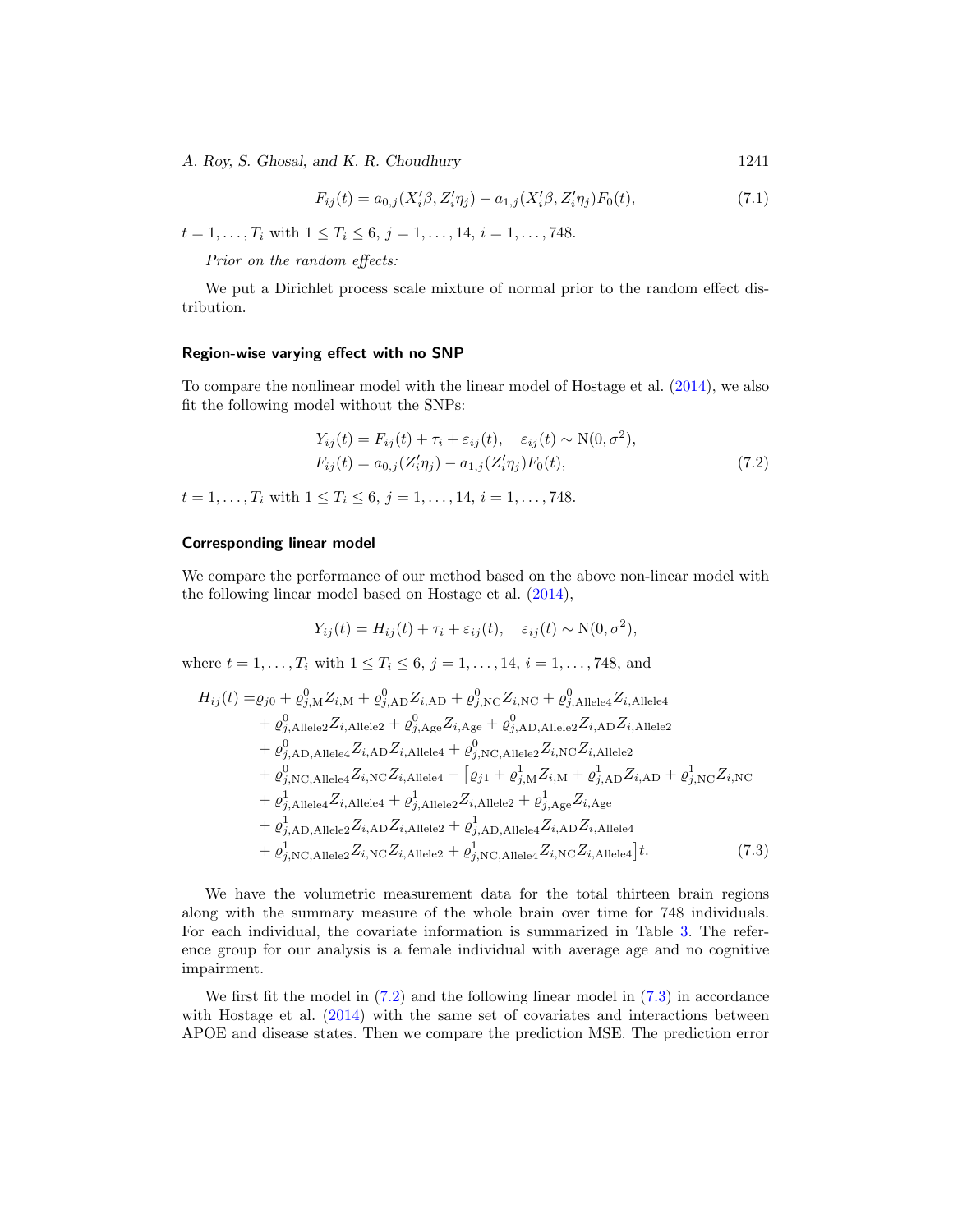|                                              | Female | Male  |
|----------------------------------------------|--------|-------|
| Number of NC participants                    | 99     | 114   |
| Number of AD participants                    | 84     | 94    |
| Number of MCI participants                   | 122    | 235   |
| Number of participants with APOEgene allele2 | 29     | 29    |
| Number of participants with APOEgene allele4 | 150    | 223   |
| Average age                                  | 73.51  | 74.60 |
| Standard deviation of Age                    | 6.67   | 6.80  |

1242 *High Dimensional Single-Index Bayesian Modeling of Brain Atrophy*

<span id="page-13-0"></span>Table 3: Demographic table to summarize data in terms of number of no cognitive impaired (NC), Alzheimer's disease (AD) and mildly cognitive impaired (MCI) participants along with the age across the two gender groups male and female.

gives us predictive performance and fitted relative MSE helps to judge the reliability of inference. We consider a basis consisting of 17 B-spline functions for univariate and 17<sup>2</sup> basis functions for bivariate cases. The estimates are based on 5000 post-burn MCMC samples after burning-in the first 1000 samples.

To compare the fitted models, we calculate the prediction error in each model. To calculate the prediction error, we divide the whole dataset into training (Tr) and testing (Te) sets. We use stratified sampling using each subject-region pair as stratum so that training will have all the individuals that belong to the testing set. This is important for prediction with a random effect in the model. The formula for prediction error will be  $|Te|^{-1} \sum_{(i,j,t) \in Te} (Y_{ij}(t) - \hat{Y}_{ij}(t))^2$ ; here  $|Te|$  denotes total number of elements in the test set Te. The linear model gives the prediction error of 3.83 whereas that in our non-linear model hugely improves to 0.06. The model in [\(7.1\)](#page-12-2) with SNPs improves the prediction error to 0.45 which is about 25% improvement. Region-wise prediction errors for the models in [\(7.1\)](#page-12-2) and [\(7.3\)](#page-12-1) are provided in Table 1 and 2 of the Supplementary Materials respectively. Figure [3](#page-14-1) shows the estimated  $F_0(t)$  function for the model in [\(7.1\)](#page-12-2). The estimated effect of time is indeed non-linear. This suggests a non-linear change in the logarithm of volume with time for a given individual and a brain region.

After selecting the significant genes, we calculate the Bayesian information criterion (BIC) of models leaving out one of the low-dimensional covariates every time with all the genes to compare the significance. If BIC for the model leaving out covariate A is higher than the model leaving out covariate B, then covariate A is more significant than covariate B. The table below gives an ordered list of the significance of low-dimensional covariates for different regions in Tables [4.](#page-14-2) In Table [5,](#page-15-0) we show the estimates from the linear model in [\(7.3\)](#page-12-1) for the whole brain.

We map the significant SNPs from our analysis to the corresponding genes using the R package rsnps. We tune the parameter  $\gamma$  in the model to select the 20 most significant SNPs. Among those, we could map 11 of those to some genes. The significant genes from our analysis are mentioned in Section [8](#page-14-0) along with some previous studies that found the corresponding gene significant for the AD and/or cerebral atrophy.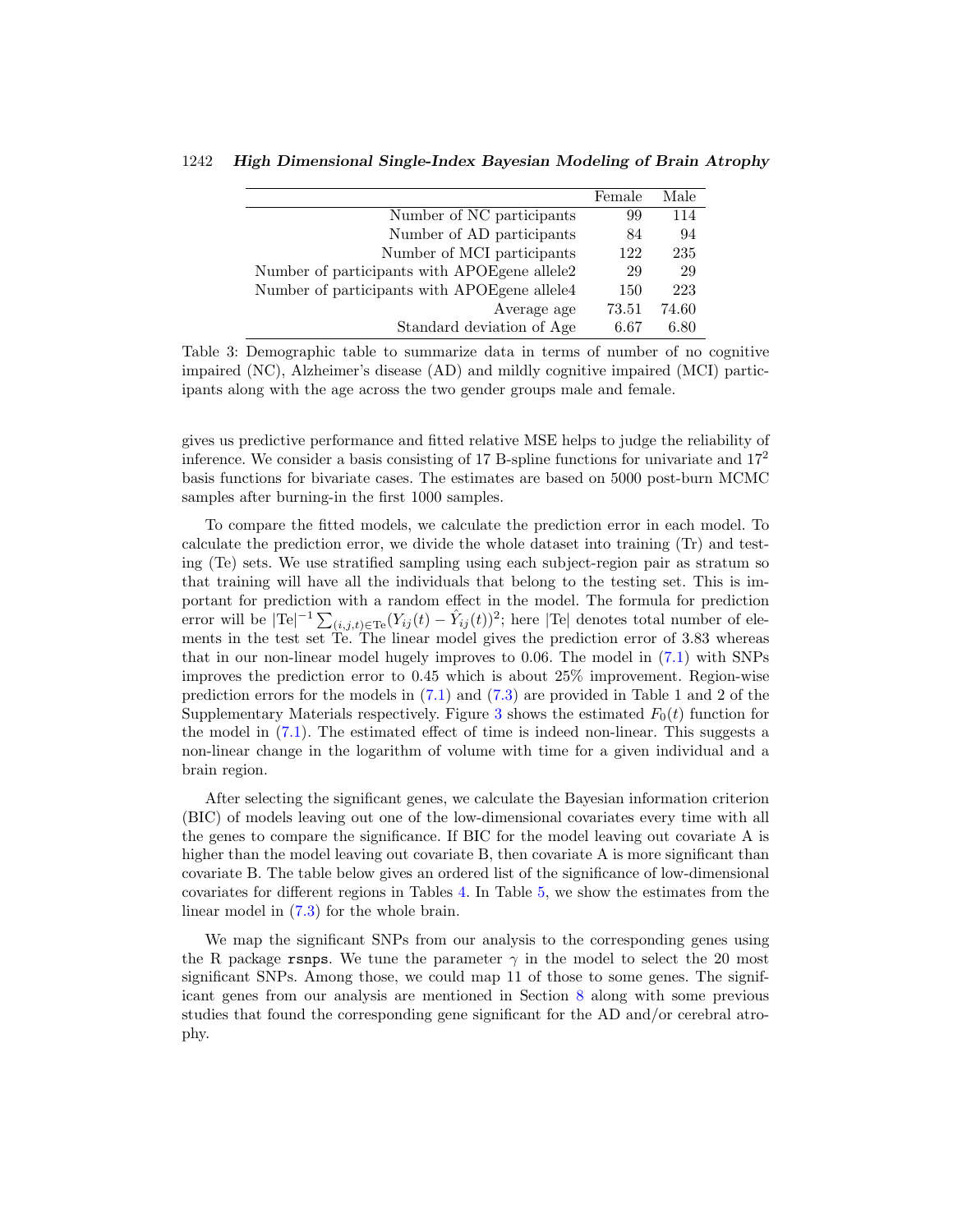

<span id="page-14-1"></span>Figure 3: Estimated  $F_0(t)$  function for model in [\(7.1\)](#page-12-2).

|                                    |                                        | $\mathfrak{D}$      | 3                                | 4                                | 5                         | 6       |
|------------------------------------|----------------------------------------|---------------------|----------------------------------|----------------------------------|---------------------------|---------|
| Total Brain Age                    |                                        |                     | APOE-allele4 APOE-allele2 Gender |                                  | MCI                       | AD      |
| Ventricles MCI                     |                                        | APOE-allele4 Gender |                                  | AD                               | $APOE$ -allele $2$ Age    |         |
| Left-                              |                                        |                     |                                  |                                  |                           |         |
|                                    | Hippocampus APOE-allele4 Gender        |                     | MCI                              | APOE-allele2 AD                  |                           | Age     |
| Right-                             |                                        |                     |                                  |                                  |                           |         |
| Hippocampus MCI                    |                                        |                     | APOE-allele4 APOE-allele2 Gender |                                  | AD.                       | Age     |
| LINFLATVEN APOE-allele4 Gender     |                                        |                     | AD                               | MСI                              | $APOE$ -allele $2$ Age    |         |
| RINFLATVEN APOE-allele4 AD         |                                        |                     | MCI                              | Gender                           | $APOE$ -allele $2$ Age    |         |
| Left Medial-                       |                                        |                     |                                  |                                  |                           |         |
| Temporal MCI                       |                                        | Age                 |                                  | APOE-allele4 APOE-allele2 Gender |                           | AD      |
| Right Medial-                      |                                        |                     |                                  |                                  |                           |         |
| Temporal Gender                    |                                        |                     | APOE-allele4 APOE-allele2 Age    |                                  | MCI                       | AD      |
| Left Inferior-                     |                                        |                     |                                  |                                  |                           |         |
|                                    | Temporal APOE-allele4 APOE-allele2 MCI |                     |                                  | Age                              | Gender                    | AD.     |
| Right Inferior-                    |                                        |                     |                                  |                                  |                           |         |
|                                    | Temporal APOE-allele4 MCI              |                     | $APOE$ -allele $2$ $AD$          |                                  | Age                       | Gender  |
| Left Fusiform Gender               |                                        | MCI                 | Age                              |                                  | APOE-allele4 APOE-allele2 | AD.     |
| Right Fusiform APOE-allele4 Age    |                                        |                     | MCI                              | APOE-allele2 Gender              |                           | AD.     |
|                                    | Left Entorhin APOE-allele4 Gender      |                     | MCI                              | Age                              | AD                        | APOE-   |
|                                    |                                        |                     |                                  |                                  |                           | allele2 |
| Right Entorhin APOE-allele4 Gender |                                        |                     | Age                              | MCI                              | AD.                       | APOE-   |
|                                    |                                        |                     |                                  |                                  |                           | allele2 |

<span id="page-14-2"></span><span id="page-14-0"></span>Table 4: low-dimensional covariates of the model in [\(7.2\)](#page-12-0) with selected genes for different brain regions in their order of significance, 1 being the most significant.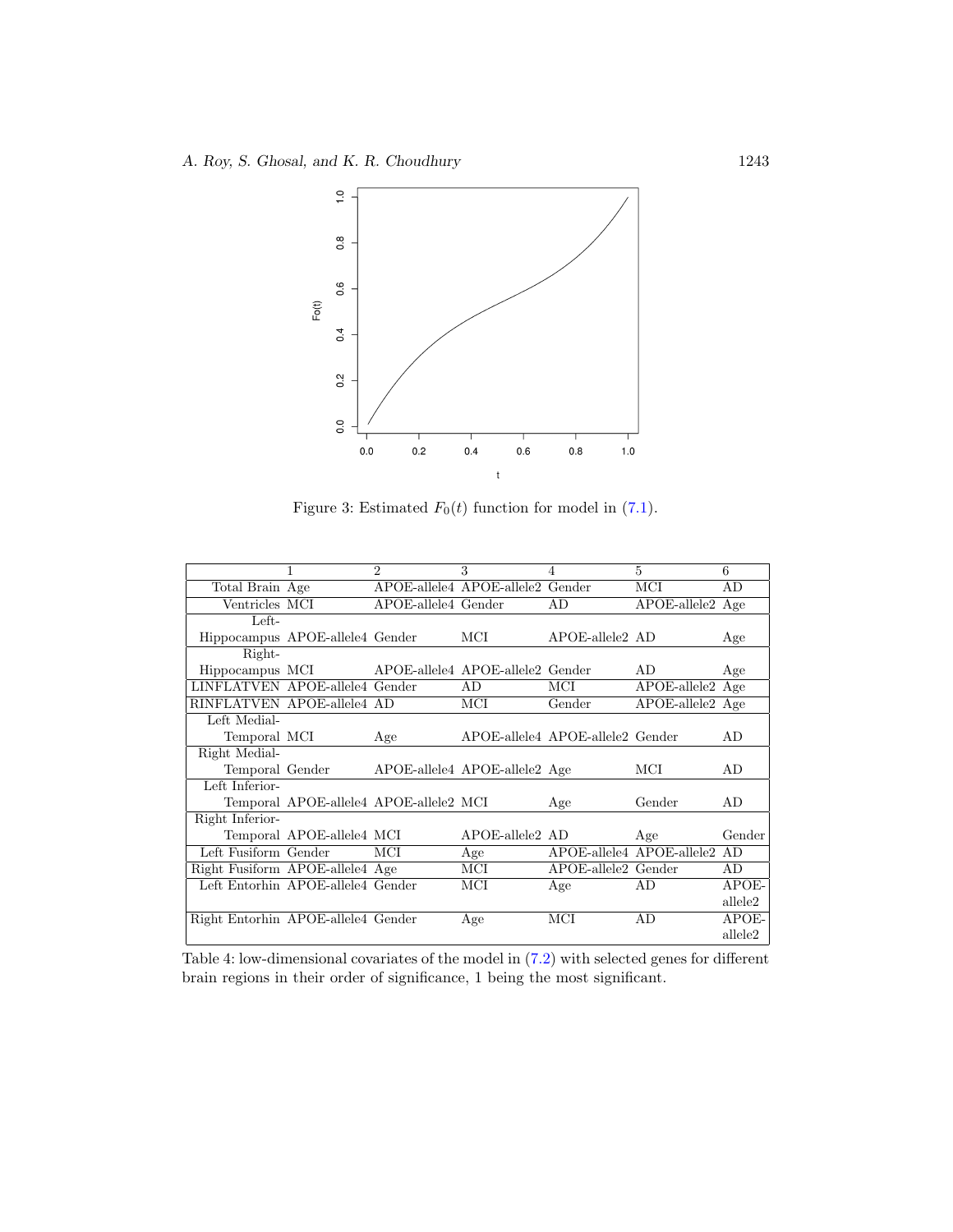|                      | Value    | Std.Error | Degree     | t-value  | p-value |
|----------------------|----------|-----------|------------|----------|---------|
|                      |          |           | of Freedom |          |         |
| time                 | 0.013    | 0.001     | 2155       | 13.208   | 0.000   |
| APOEallele4:time     | 0.000    | 0.001     | 2155       | 0.047    | 0.962   |
| APOEallele2:time     | $-0.001$ | 0.002     | 2155       | $-0.249$ | 0.804   |
| Gender:time          | 0.003    | 0.001     | 2155       | 3.077    | 0.002   |
| MCI:time             | 0.006    | 0.001     | 2155       | 4.811    | 0.000   |
| AD:time              | 0.014    | 0.002     | 2155       | 6.969    | 0.000   |
| Age:time             | $-0.002$ | 0.000     | 2155       | $-4.663$ | 0.000   |
| APOEallele4:MCI:time | 0.004    | 0.002     | 2155       | 2.689    | 0.007   |
| APOEallele4:AD:time  | 0.004    | 0.002     | 2155       | 2.105    | 0.035   |
| APOEallele2:MCI:time | 0.001    | 0.003     | 2155       | 0.292    | 0.770   |
| APOEallele2:AD:time  | $-0.003$ | 0.006     | 2155       | $-0.530$ | 0.596   |

<span id="page-15-1"></span>1244 *High Dimensional Single-Index Bayesian Modeling of Brain Atrophy*

<span id="page-15-0"></span>Table 5: Estimates of covariates for Total Brain for slope from linear model.

### **8 Conclusions and discussion**

We fit a bivariate single-index model to capture the volumetric change of different cortical regions in the human brain. There are both high and low-dimensional covariates as input in the unknown functions determining the initial configuration and the rate of change of different regions. To tackle the high-dimensional covariate within a single-index model, we provide a new technique of assigning a sparse prior in this paper and propose an efficient MCMC scheme using a Hamiltonian Monte Carlo sampling. We present a result on posterior consistency of the resulting procedure. An 'R' package is attached to this paper as supplementary material ([https://github.com/royarkaprava/](https://github.com/royarkaprava/High-Dimensional-Single-index-model) [High-Dimensional-Single-index-model](https://github.com/royarkaprava/High-Dimensional-Single-index-model)).

In our results on the real dataset, we find that allele 4 of the APOE gene is always among the top three significant covariates for almost all the cases in Table [4.](#page-14-2) The fact that allele 4 of the APOE gene is significant was established in Hostage et al. [\(2014\)](#page-17-0). They used a linear model, similar to the model in [\(7.3\)](#page-12-1). Allele 4 is not found to be significant for the linear case in Table [5](#page-15-0) as well as for several other regions in the linear case. However it is always ranked among the top three most significant covariates for the non-linear model. Thus, for this dataset, the linear model is not appropriate. We identify 11 significant genes. There are some previous studies that also noted the significant genes from our analysis as possible candidates for the AD and/or cerebral atrophy. The genes along with associated future study citing that gene in connection with AD and/or cerebral atrophy are mentioned here SLC6A1 (cerebellum) (Carvill et al., [2015\)](#page-17-5), KCNIP4 (Himes et al., [2013](#page-17-6)), ADGRL3 (Orsini et al., [2016\)](#page-18-4), SORBS2 (Zhang et al., [2016;](#page-19-9) Lee et al., [2014](#page-18-5); Niceta et al., [2015](#page-18-6)), LPAR3 (Yung et al., [2015\)](#page-19-10), SHROOM3 (Dickson et al., [2015;](#page-17-7) Freudenberg-Hua et al., [2016\)](#page-17-8), SORCS3 (Breiderhoff et al., [2013;](#page-16-3) Lane et al., [2012\)](#page-17-9), NPY2R (Lin et al., [2010;](#page-18-7) Schriemer et al., [2016](#page-19-11)), CWF19L2 (Lin et al., [2013](#page-18-8)), PALLD (Nho et al., [2015](#page-18-9)) and KCNMA1 (Burns et al., [2011;](#page-17-10) Tabarki et al., [2016\)](#page-19-12). In particular, SLC6A1 has been found to affect cerebellum (Carvill et al., [2015\)](#page-17-5); ADGRL3 affects hippocampus, the prefrontal cortex, and the striatum (Orsini et al., [2016](#page-18-4)); LPAR3 affects central and peripheral nervous tissues (Yung et al., [2015\)](#page-19-10);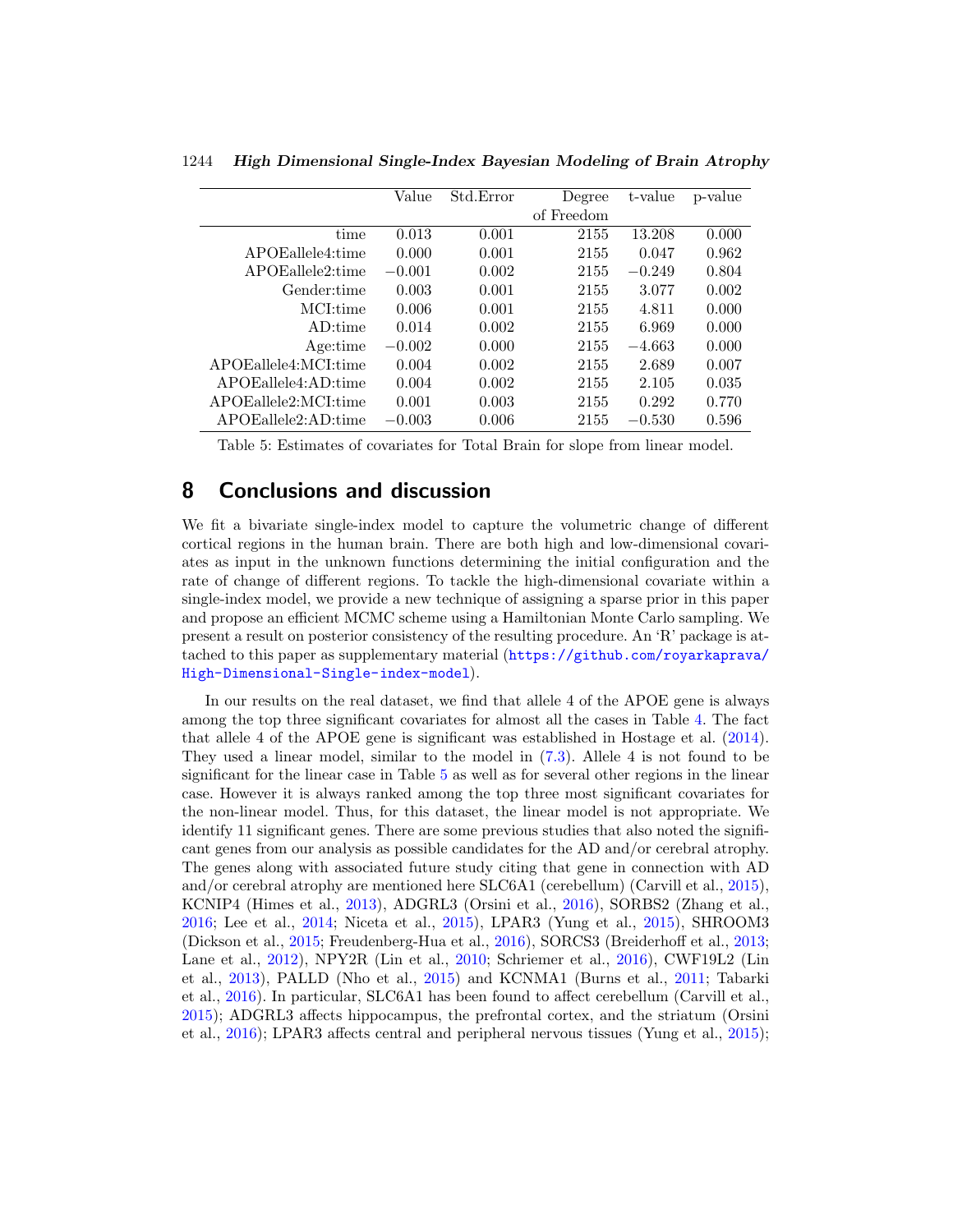<span id="page-16-4"></span>SORCS3 and PALLD affect hippocampus (Breiderhoff et al., [2013](#page-16-3); Nho et al., [2015\)](#page-18-9); KCNMA1 affects olfactory bulb, cortex, basal ganglia, hippocampus, thalamus, cerebellum, vestibular nuclei, and spinal cord (Tabarki et al., [2016](#page-19-12)). Apart from this, Figure [3](#page-14-1) suggests that with time logarithm of volume changes non-linearly for a given individual and a brain region. The estimated function closely resembles a cubic polynomial in shape, among the class of polynomial functions.

We have kept the low-dimensional covariates fixed with time. One interesting future direction would be to modify the model to incorporate time-varying covariates as well. For example, the disease status of some of the participants changed during the span of this study. Although they were very small in number and we ignored them from this study, it would be useful to consider them as well, using a more elaborate model. Also, we have not included the Mini-Mental State Exam (MMSE) scores for our analysis. It will be interesting to study the effect of that covariate as well. Our proposed model limits us to choose a unique set of genes across all the regions. We can modify to select separate sets of genes for different parts of the brain at the expense of additional computational burden. This would give us more insights into the interdependence between genes and different parts of the brain. In our computation of the model, we are not using the priors mentioned in Section [5](#page-8-0) on K and  $K'$  i.e. the number of B-spline basis functions as it will require reversible jump MCMC strategy which is computationally expensive. The model will be richer if these priors can be incorporated.

A package to fit the high-dimensional single index model, as well as a linear regression model with Dirichlet-Laplace and horseshoe priors using the HMC algorithm, is given in <https://github.com/royarkaprava/High-Dimensional-Single-index-model>.

# **Supplementary Material**

Supplementary Materials of High-dimensional single-index Bayesian modeling of brain atrophy (DOI: [10.1214/19-BA1186SUPP;](https://doi.org/10.1214/19-BA1186SUPP) .pdf).

# **References**

- <span id="page-16-0"></span>Ahveninen, J., Jääskeläinen, I. P., Belliveau, J. W., Hämäläinen, M., Lin, F., and Raij, T. (2012). "Dissociable influences of auditory object vs. spatial attention on visual system oscillatory activity." Public Library of Science One, 7(6): e38511. [1230](#page-1-1)
- <span id="page-16-2"></span>Alquier, P. and Biau, G. (2013). "Sparse single-index model." Journal of Machine Learning Research, 14: 243–280. [MR3033331.](https://www.ams.org/mathscinet-getitem?mr=3033331) [1231](#page-2-0)
- <span id="page-16-1"></span>Antoniadis, A., Grégoire, G., and McKeague, I. W. (2004). "Bayesian estimation In single-index models." Statistica Sinica, 14: 1147–1164. [MR2126345.](https://www.ams.org/mathscinet-getitem?mr=2126345) [1231](#page-2-0)
- <span id="page-16-3"></span>Breiderhoff, T., Christiansen, G. B., Pallesen, L. T., Vaegter, C., Nykjaer, A., Holm, M. M., Glerup, S., and Willnow, T. E. (2013). "Sortilin-related receptor SORCS3 is a postsynaptic modulator of synaptic depression and fear extinction." Public Library of Science one, 8(9): e75006. [1244,](#page-15-1) [1245](#page-16-4)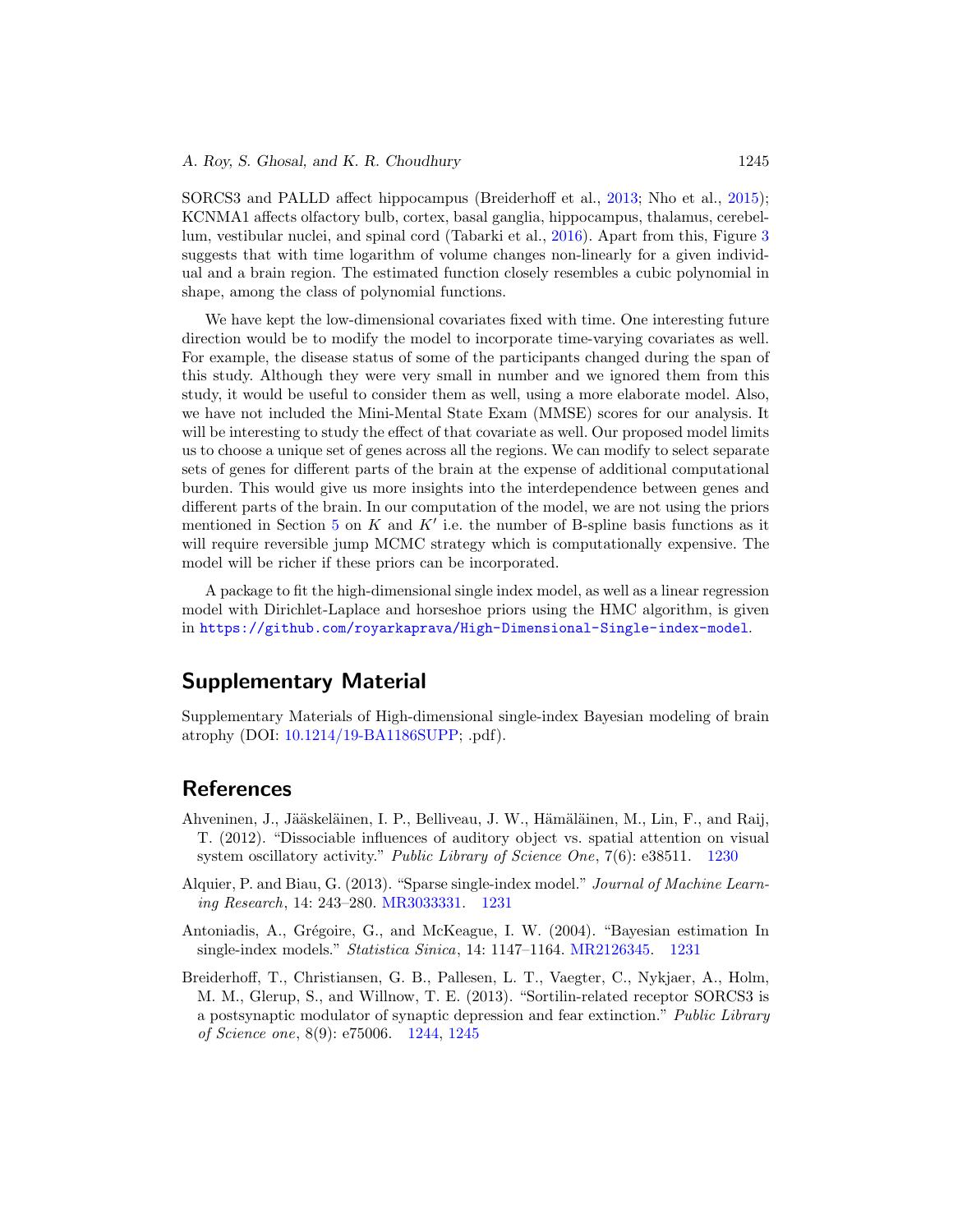- Burke, J. V. (2014). [https://sites.math.washington.edu/~burke/crs/408/](https://sites.math.washington.edu/~burke/crs/408/lectures/L3-Multivariable-Calc-Review.pdf) [lectures/L3-Multivariable-Calc-Review.pdf](https://sites.math.washington.edu/~burke/crs/408/lectures/L3-Multivariable-Calc-Review.pdf).
- <span id="page-17-10"></span>Burns, L., Minster, R., Demirci, F., Barmada, M., Ganguli, M., Lopez, O., DeKosky, S., and Kamboh, M. (2011). "Replication study of genome-wide associated SNPs with late-onset Alzheimer's disease." American Journal of Medical Genetics Part B: Neuropsychiatric Genetics, 156(4): 507–512. [1244](#page-15-1)
- <span id="page-17-4"></span>Carvalho, C. M., Polson, N. G., and Scott, J. G. (2010). "The horseshoe estimator for sparse signals." Biometrika, 97(2): 465–480. [MR2650751.](https://www.ams.org/mathscinet-getitem?mr=2650751) doi: [https://doi.org/10.](https://doi.org/10.1093/biomet/asq017) [1093/biomet/asq017](https://doi.org/10.1093/biomet/asq017). [1239](#page-10-0)
- <span id="page-17-5"></span>Carvill, G. L., McMahon, J. M., Schneider, A., Zemel, M., Myers, C. T., Saykally, J., Nguyen, J., Robbiano, A., Zara, F., and Specchio, N. (2015). "Mutations in the GABA transporter SLC6A1 cause epilepsy with myoclonic-atonic seizures." The American Journal of Human Genetics, 96(5): 808–815. [1244](#page-15-1)
- <span id="page-17-1"></span>De Boor, C. (2001). "A practical guide to splines, revised Edition." Vol. 27 of Applied Mathematical Sciences. Mechanical Sciences, year . [MR1900298.](https://www.ams.org/mathscinet-getitem?mr=1900298) [1236](#page-7-1)
- <span id="page-17-7"></span>Dickson, H. M., Wilbur, A., Reinke, A. A., Young, M. A., and Vojtek, A. B. (2015). "Targeted inhibition of the Shroom3–Rho kinase protein–protein interaction circumvents Nogo66 to promote axon outgrowth." BMC neuroscience, 16(1): 34. [1244](#page-15-1)
- <span id="page-17-3"></span>Fan, J. and Li, R. (2001). "Variable selection via nonconcave penalized likelihood and its Oracle properties." Journal of the American Statistical Association, 96(1). [MR1946581.](https://www.ams.org/mathscinet-getitem?mr=1946581) doi: <https://doi.org/10.1198/016214501753382273>. [1239](#page-10-0)
- <span id="page-17-8"></span>Freudenberg-Hua, Y., Li, W., Abhyankar, A., Vacic, V., Cortes, V., Ben-Avraham, D., Koppel, J., Greenwald, B., Germer, S., and Consortium, T.-G. (2016). "Differential burden of rare protein truncating variants in Alzheimer's disease patients compared to centenarians." Human molecular genetics, 25(14): 3096–3105. [1244](#page-15-1)
- <span id="page-17-2"></span>Ghosal, S. and van der Vaart, A. (2017). Fundamentals of Nonparametric Bayesian Inference. Cambridge University Press, Cambridge. [MR3587782.](https://www.ams.org/mathscinet-getitem?mr=3587782) doi: [https://doi.](https://doi.org/10.1017/9781139029834) [org/10.1017/9781139029834](https://doi.org/10.1017/9781139029834). [1238](#page-9-2)
- <span id="page-17-6"></span>Himes, B. E., Sheppard, K., Berndt, A., Leme, A. S., Myers, R. A., Gignoux, C. R., Levin, A. M., Gauderman, W. J., Yang, J. J., and Mathias, R. A. (2013). "Integration of mouse and human genome-wide association data identifies KCNIP4 as an asthma gene." Public Library of Science one, 8(2): e56179. [1244](#page-15-1)
- <span id="page-17-0"></span>Hostage, C. A., Choudhury, K. R., Doraiswamy, P. M., and Petrella, J. R. (2014). "Mapping the effect of the Apolipoprotein E Genotype on 4-Year Atrophy Rates in an Alzheimer Disease–related Brain Network." Radiology, 271(1). [1230,](#page-1-1) [1240,](#page-11-3) [1241,](#page-12-3) [1244](#page-15-1)
- Jones, G. L. (2008). <http://users.stat.umn.edu/~galin/icsprar.pdf>.
- <span id="page-17-9"></span>Lane, R. F., St George-Hyslop, P., Hempstead, B. L., Small, S. A., Strittmatter, S. M., and Gandy, S. (2012). "Vps10 family proteins and the retromer complex in aging-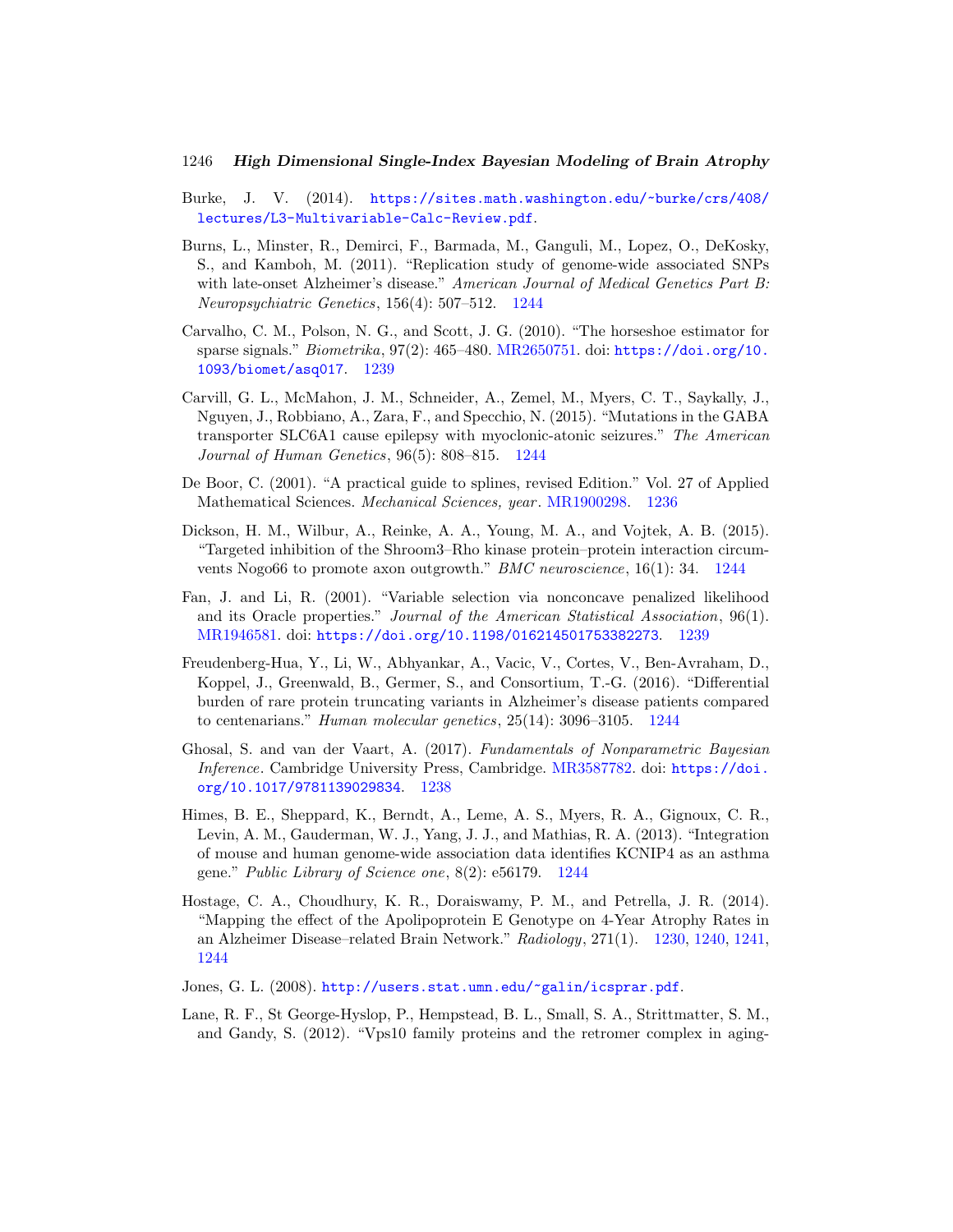related neurodegeneration and diabetes." Journal of Neuroscience, 32(41): 14080– 14086. [1244](#page-15-1)

- <span id="page-18-5"></span>Lee, J. H., Cheng, R., Vardarajan, B. N., Lantigua, R. A., Reyes-Dumeyer, D., Ortmann, W., Graham, R., Bhangale, T., Behrens, T., and Medrano, M. (2014). "SORBS2, SH3RF3, and NPHP1 modify age at onset in carriers of the G206A mutation in PSEN1 with familial Alzheimer's disease." Alzheimer's & Dementia: The Journal of the Alzheimer's Association, 10(4): P632. [1244](#page-15-1)
- <span id="page-18-7"></span>Lin, J., Li, X., Yuan, F., Lin, L., Cook, C. L., Rao, C. V., and Lei, Z. (2010). "Genetic ablation of luteinizing hormone receptor improves the amyloid pathology in a mouse model of Alzheimer disease." Journal of Neuropathology & Experimental Neurology, 69(3): 253–261. [1244](#page-15-1)
- <span id="page-18-0"></span>Lin, K. A., Choudhury, K. R., Rathakrishnan, B. G., Marks, D. M., Petrella, J. R., Doraiswamy, P. M., Initiative, A. D. N., et al. (2015). "Marked gender differences in progression of mild cognitive impairment over 8 years." Alzheimer's  $\mathcal{B}$  dementia: translational research  $\mathcal C$  clinical interventions, 1(2): 103-110. [1231](#page-2-0)
- <span id="page-18-8"></span>Lin, P.-I., Kuo, P.-H., Chen, C.-H., Wu, J.-Y., Gau, S. S., Wu, Y.-Y., and Liu, S.-K. (2013). "Runs of homozygosity associated with speech delay in autism in a taiwanese han population: evidence for the recessive model." Public Library of Science one, 8(8): e72056. [1244](#page-15-1)
- <span id="page-18-2"></span>Luo, S. and Ghosal, S. (2016). "Forward selection and estimation in high dimensional single index models." Stat Methodology, 33: 172-179. [MR3582782.](https://www.ams.org/mathscinet-getitem?mr=3582782) doi: [https://doi.](https://doi.org/10.1016/j.stamet.2016.09.002) [org/10.1016/j.stamet.2016.09.002](https://doi.org/10.1016/j.stamet.2016.09.002). [1231](#page-2-0)
- <span id="page-18-3"></span>Neal, R. M. (2011). "MCMC using Hamiltonian dynamics." Handbook of Markov Chain Monte Carlo, 2(11): 2. [MR2858447.](https://www.ams.org/mathscinet-getitem?mr=2858447) [1236](#page-7-1)
- <span id="page-18-9"></span>Nho, K., Kim, S., Risacher, S. L., Ramanan, V. K., Shen, L., Foroud, T. M., Gibbons, L. E., Crane, P. K., Weiner, M. W., and Green, R. C. (2015). "Genome-wide rare variant analysis identifies candidate genes significantly associated with composite scores for memory." Alzheimer's & Dementia: The Journal of the Alzheimer's Association, 11(7): 251–252. [1244,](#page-15-1) [1245](#page-16-4)
- <span id="page-18-6"></span>Niceta, M., Stellacci, E., Gripp, K. W., Zampino, G., Kousi, M., Anselmi, M., Traversa, A., Ciolfi, A., Stabley, D., and Bruselles, A. (2015). "Mutations impairing GSK3 mediated MAF phosphorylation cause cataract, deafness, intellectual disability, seizures, and a Down syndrome-like facies." The American Journal of Human Genetics, 96(5): 816–825. [1244](#page-15-1)
- <span id="page-18-4"></span>Orsini, C. A., Setlow, B., DeJesus, M., Galaviz, S., Loesch, K., Ioerger, T., and Wallis, D. (2016). "Behavioral and transcriptomic profiling of mice null for Lphn3, a gene implicated in ADHD and addiction." Molecular genetics  $\mathcal{C}$  genomic medicine, 4(3): 322–343. [1244](#page-15-1)
- <span id="page-18-1"></span>Peng, H. and Huang, T. (2011). "Penalized least squares for single index models." Journal of Statistical Planning and Inference, 141: 1362–1379. [MR2747907.](https://www.ams.org/mathscinet-getitem?mr=2747907) doi: [https://](https://doi.org/10.1016/j.jspi.2010.10.003) [doi.org/10.1016/j.jspi.2010.10.003](https://doi.org/10.1016/j.jspi.2010.10.003). [1231](#page-2-0)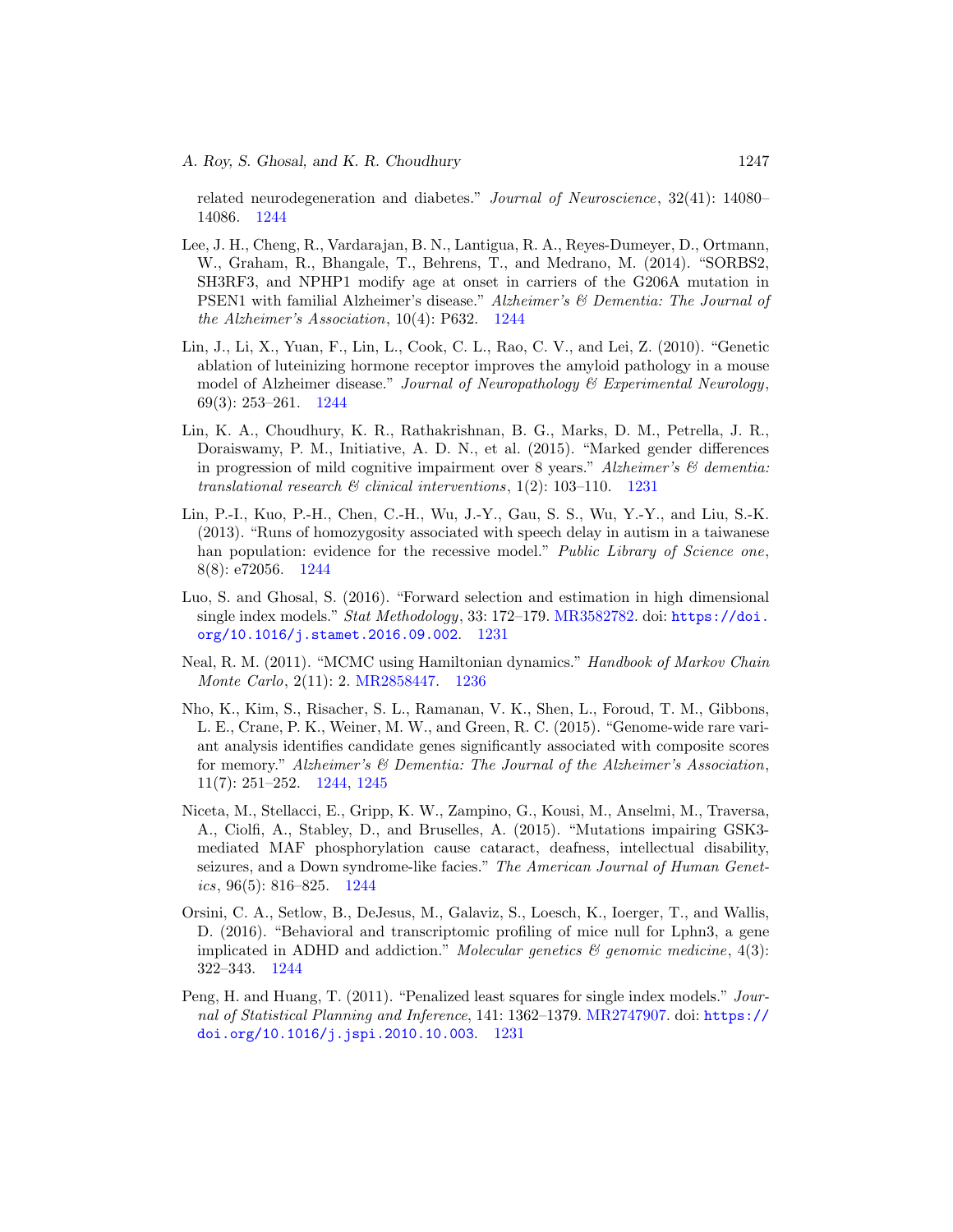- <span id="page-19-0"></span>Petrella, J. (2013). "Neuroimaging and the search for a cure for Alzheimer disease." Radiology, 269: 671–691. [1229](#page-0-5)
- <span id="page-19-6"></span>Radchenko, P. (2015). "High dimensional single index models." Journal of Multivariate Analysis, 139: 266–282. [MR3349492.](https://www.ams.org/mathscinet-getitem?mr=3349492) doi: [https://doi.org/10.1016/j.jmva.2015.](https://doi.org/10.1016/j.jmva.2015.02.007) [02.007](https://doi.org/10.1016/j.jmva.2015.02.007). [1231](#page-2-0)
- <span id="page-19-2"></span>Roy, A., Ghosal, S., and Choudhury, K. R. For The Alzheimer's Disease Neuroimaging Initiative (2019). "Supplementary Materials of High-dimensional single-index Bayesian modeling of brain atrophy." Bayesian Analysis. doi: [https://doi.org/10.](https://doi.org/10.1214/19-BA1186SUPP) [1214/19-BA1186SUPP](https://doi.org/10.1214/19-BA1186SUPP). [1231](#page-2-0)
- <span id="page-19-11"></span>Schriemer, D., Sribudiani, Y., IJpma, A., Natarajan, D., MacKenzie, K. C., Metzger, M., Binder, E., Burns, A. J., Thapar, N., and Hofstra, R. M. (2016). "Regulators of gene expression in Enteric Neural Crest Cells are putative Hirschsprung disease genes." Developmental biology,  $416(1)$ : 255–265. [1244](#page-15-1)
- <span id="page-19-12"></span>Tabarki, B., AlMajhad, N., AlHashem, A., Shaheen, R., and Alkuraya, F. S. (2016). "Homozygous KCNMA1 mutation as a cause of cerebellar atrophy, developmental delay and seizures." Human genetics, 135(11): 1295–1298. [1244,](#page-15-1) [1245](#page-16-4)
- <span id="page-19-1"></span>Thompson, P., Hayashi, K., and deZubicaray G. (2003). "Dynamics of gray matter loss in Alzheimer's disease." Journal of Neuroscience, 23: 994–1005. [1230](#page-1-1)
- <span id="page-19-8"></span>Tibshirani, R. (1996). "Regression shrinkage and selection via the Lasso." Journal of the Royal Statistical Society B, 58: 267–288. [MR1379242.](https://www.ams.org/mathscinet-getitem?mr=1379242) [1239](#page-10-0)
- <span id="page-19-7"></span>Wang, H. (2009). "Bayesian estimation and variable selection for single index models." Computational Statistics and Data Analysis, 53: 2617–2627. [MR2665912.](https://www.ams.org/mathscinet-getitem?mr=2665912) doi: <https://doi.org/10.1016/j.csda.2008.12.010>. [1231](#page-2-0)
- <span id="page-19-5"></span>Wang, T., Xu, P., and Zhu, L. (2012). "Non-convex penalized estimation in highdimensional models with single-index structure." The Journal of Multivariate Analysis, 109: 221–235. [MR2922865.](https://www.ams.org/mathscinet-getitem?mr=2922865) doi: [https://doi.org/10.1016/j.jmva.2012.03.](https://doi.org/10.1016/j.jmva.2012.03.009) [009](https://doi.org/10.1016/j.jmva.2012.03.009). [1231](#page-2-0)
- <span id="page-19-4"></span>Yu, Y. and Ruppert, D. (2002). "Penalized spline estimation for partially linear single index models." Journal of American Statistical Association, 97: 1042–1054. [MR1951258.](https://www.ams.org/mathscinet-getitem?mr=1951258) doi: <https://doi.org/10.1198/016214502388618861>. [1231](#page-2-0)
- <span id="page-19-10"></span>Yung, Y. C., Stoddard, N. C., Mirendil, H., and Chun, J. (2015). "Lysophosphatidic acid signaling in the nervous system." Neuron, 85(4): 669–682. [1244](#page-15-1)
- <span id="page-19-9"></span>Zhang, Q., Gao, X., Li, C., Feliciano, C., Wang, D., Zhou, D., Mei, Y., Monteiro, P., Anand, M., and Itohara, S. (2016). "Impaired dendritic development and memory in Sorbs2 knock-out mice." Journal of Neuroscience, 36(7): 2247–2260. [1244](#page-15-1)
- <span id="page-19-3"></span>Zhu, L. and Zhu, L. (2009). "Nonconcave penalized inverse regression in singleindex models with high dimensional predictors." The Journal of Multivariate Analysis, 100(5): 862–875. [MR2498719.](https://www.ams.org/mathscinet-getitem?mr=2498719) doi: [https://doi.org/10.1016/j.jmva.2008.](https://doi.org/10.1016/j.jmva.2008.09.003) [09.003](https://doi.org/10.1016/j.jmva.2008.09.003). [1231](#page-2-0)